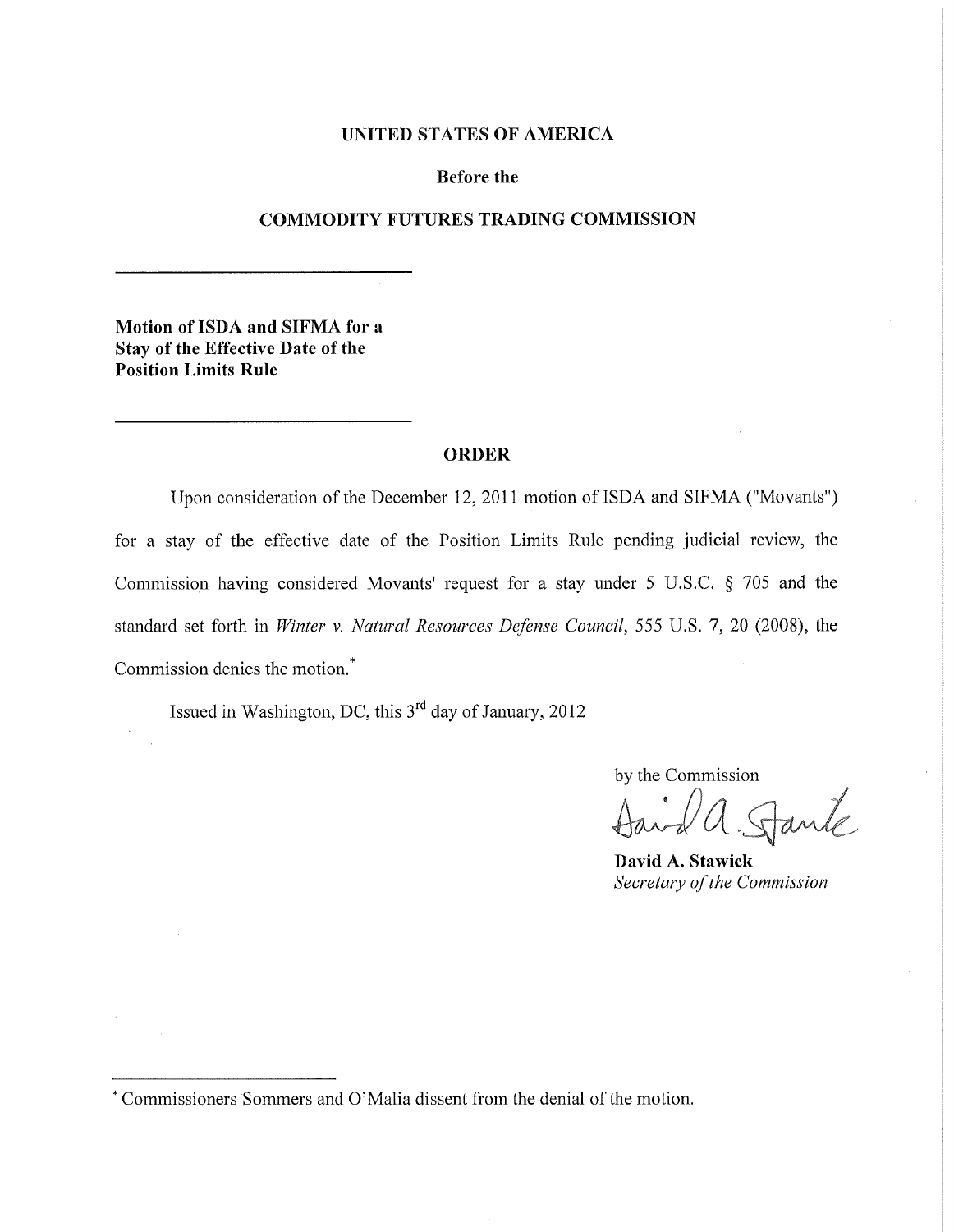### COMMODITY FUTURES TRADING COMMISSION POSITION LIMITS FOR FUTURES AND SWAPS FINAL RULE AND INTERIM FINAL RULE RIN 3038~AD17 76 Fed. Reg. 71,626 (Nov. 18,2011)

### MOTION FOR STAY OF FINAL RULE AND INTERIM FINAL RULE BY INTERNATIONAL SWAPS AND DERIVATIVES ASSOCIATION AND SECURITIES INDUSTRY AND FINANCIAL MARKETS ASSOCIATION

The International Swaps and Derivatives Association ("ISDN') and Securities Industry and Financial Markets Association ("SIFMA") respectfully request that the Commodity Futures Trading Commission stay the effective date of its final rule and interim final rule establishing position limits, including all provisions of new Part 151 ofthe regulations and all changes to Part *1. See* Position Limits for Futures and Swaps; Final Rule and Interim Final Rule, 76 Fed. Reg. 71,626 (Nov. 18, 2011). Petitioners do not, however, seek a stay of the rule's amendments to 17 C.F.R. § 150.2, made in response to the petition by CME Group. *See* 76 Fed. Reg. at 71,642, 71,673, 71,684.

Petitioners request this stay pending the resolution of challenges they filed on December 2, 2011, in the U.S. District Court for the District of Columbia and the U.S. Court of Appeals for the District ofColumbia Circuit. *See Int'l Swaps* & *Derivatives Ass'n* v. *CFTC,* No. 1:11~cv~2146 (D.D.C.); *Int'l Swaps* & *Derivatives Ass'n* v. *CFTC,* No. 11~1469 (D.C. Cir.). A stay is warranted because it would have no adverse effects and yet would reduce the risk that the rule would impose significant, unnecessary costs on the markets, market participants, and the public while under review by the courts. Last year, the U.S. Securities and Exchange Commission stayed its "proxy access" rule in response to a request similar to the one Petitioners make here. A stay is even more appropriate in the unusual circumstances ofthis rulemaking, where a majority of the Commissioners to consider the rulemaking record concluded that the rule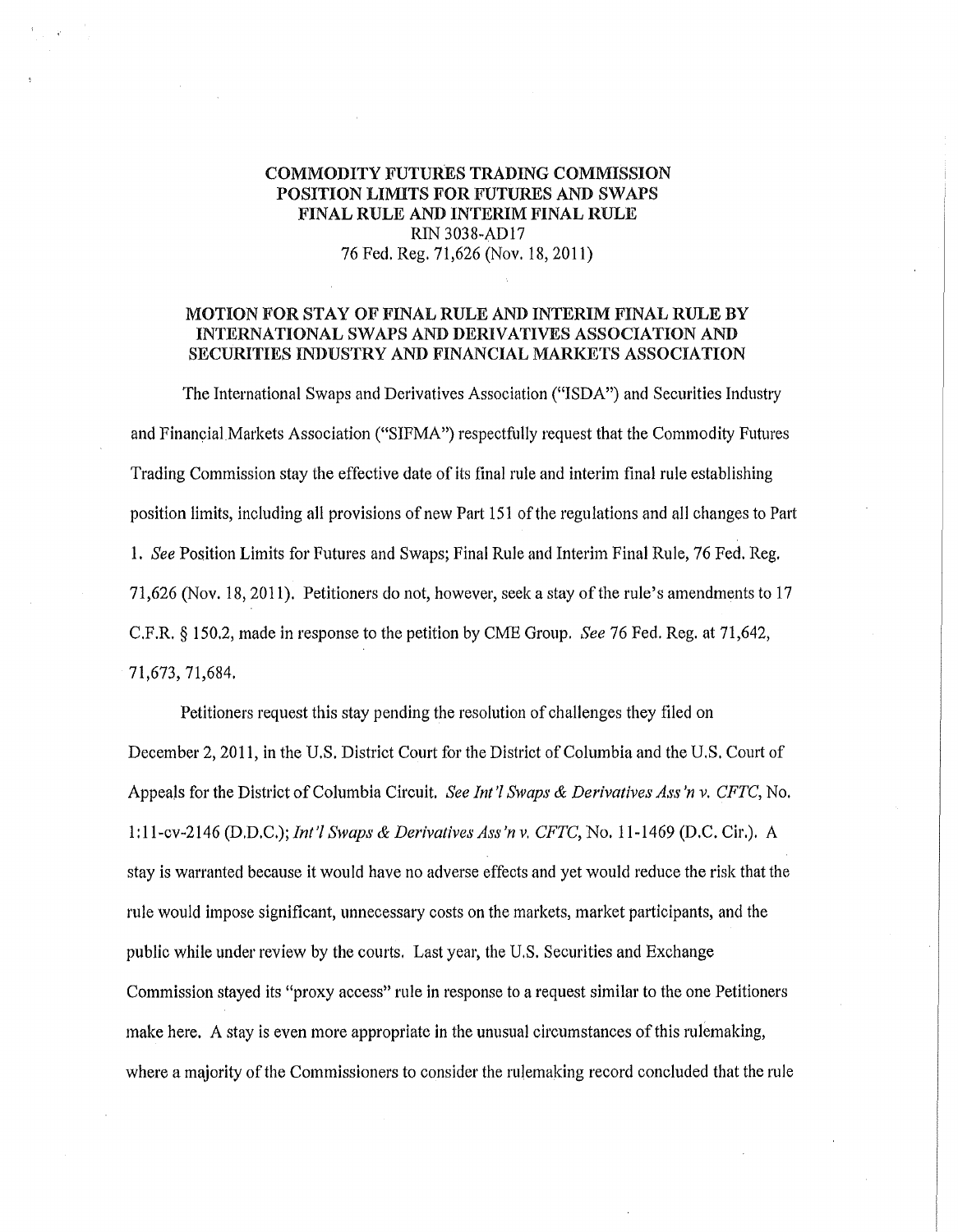was unwise, even as a majority also concluded that the rule was legally required by the plain language of the statute. Having discharged its (perceived) statutory responsibility, the Commission should now exercise its discretion to stay the rule so the courts may resolve the underlying questions of "plain" statutory meaning, a province that is uniquely the courts' own. As the courts deliberate, there will be no harm to the public from the Commission staying a rule that the majority of Commissioners to consider the question found to be problematic. A stay will also evidence to the courts, and to the public, a thoughtful, balanced stewardship on the part of the Commission toward this rule and implementation of the Dodd-Frank Act.

ISDA and SIFMA respectfully request an answer to this motion by no later than Monday, December 19, 2011, so that they promptly may seek such judicial relief as is necessary. If a stay is granted, Petitioners will join the Commission in seeking expedited judicial review.

Dated: December 12, 2011 Respectfully submitted,

 $Mig(x)$  A. Estrada////

**Counsel** of Record Eugene Scalia Jason J. Mendro Nikesh Jindal . John F. Bash GIBSON, DUNN & CRUTCHER LLP 1050 Connecticut Avenue, N.W. Washington, D.C. 20036 Telephone: (202) 955-8500 Facsimile: (202) 467-0539

*Counselfor Plaintiffs/Petitioners*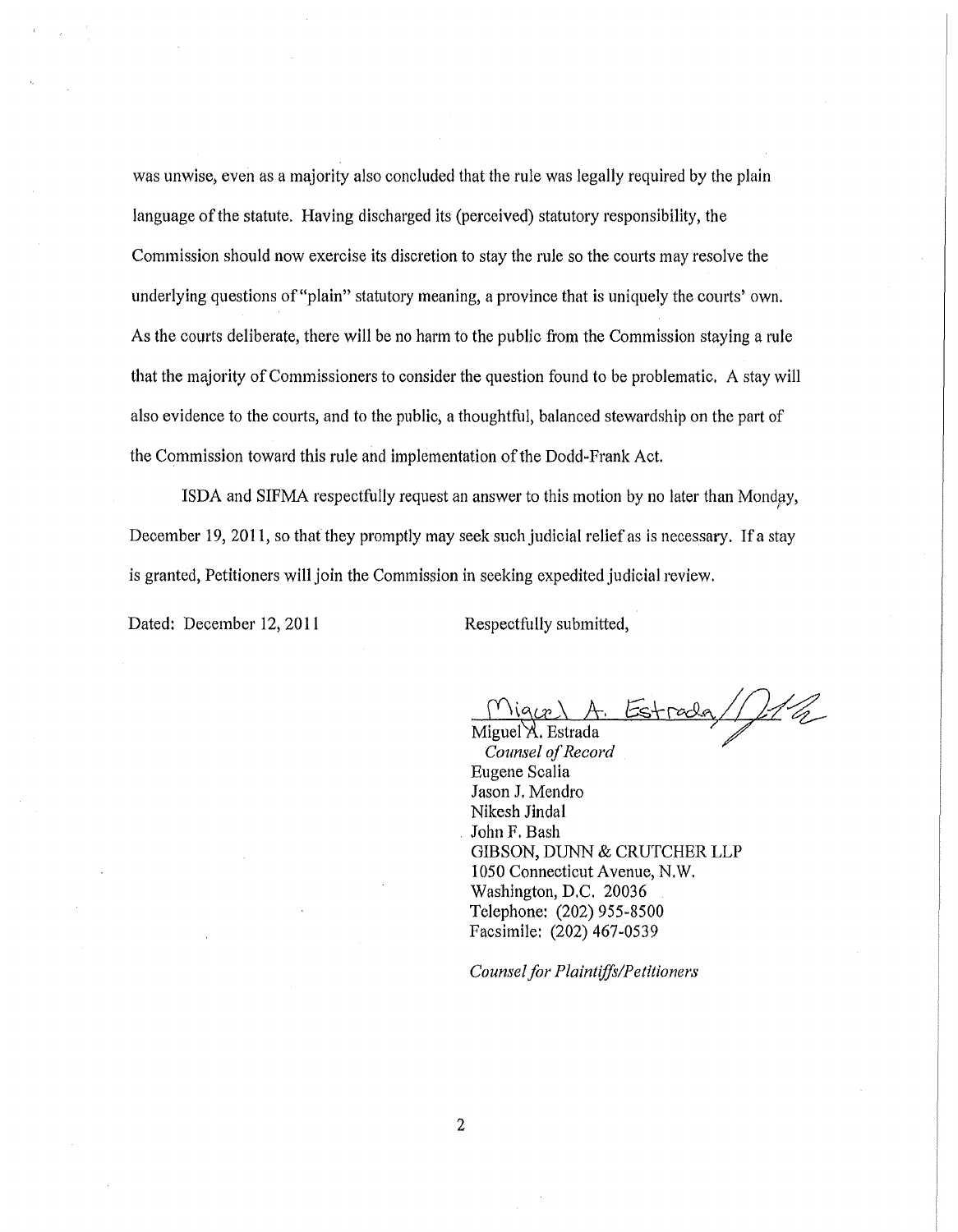### COMMODITY FUTURES TRADING COMMISSION POSITION LIMITS FOR FUTURES AND SWAPS FINAL RULE AND INTERIM FINAL RULE RIN 3038-AD17 76 Fed. Reg. 71,626 (Nov. 18,2011)

### BRIEF IN SUPPORT OF MOTION FOR STAY OF FINAL RULE AND INTERIM FINAL RULE BY INTERNATIONAL SWAPS AND DERIVATIVES ASSOCIATION AND SECURITIES INDUSTRY AND FINANCIAL MARKETS ASSOCIATION

Miguel A. Estrada *Counsel ofRecord* Eugene Scalia Jason J. Mendro Nikesh Jindal John F. Bash GIBSON, DUNN & CRUTCHER LLP 1050 Connecticut Avenue, N.W. Washington, D.C. 20036 Telephone: (202) 955-8500 Facsimile: (202) 467-0539

*Counselfor Plaintiffs/Petitioners*

December 12, 2011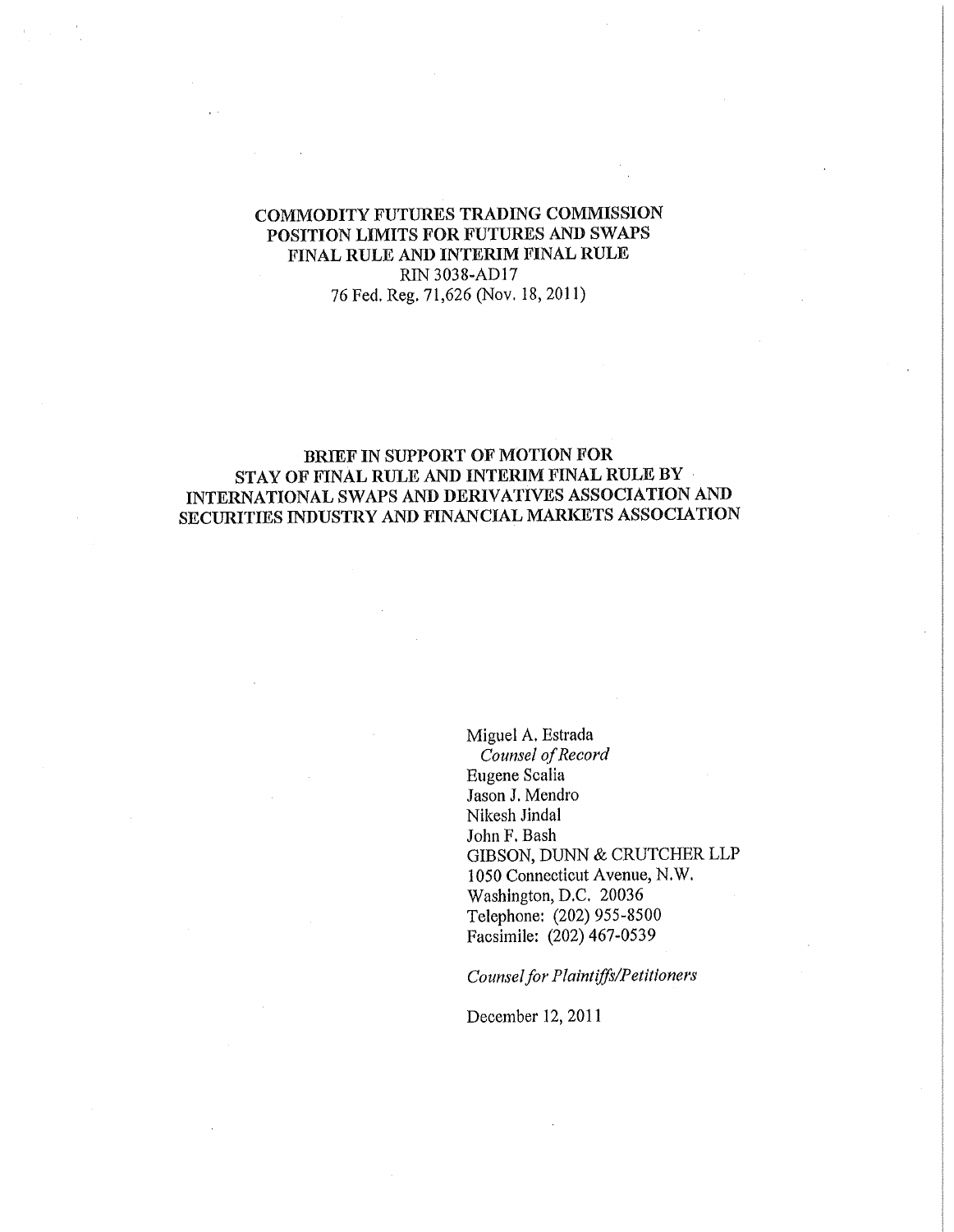# TABLE OF CONTENTS

|           |                                                                                                                                               | Page                                                                        |
|-----------|-----------------------------------------------------------------------------------------------------------------------------------------------|-----------------------------------------------------------------------------|
|           |                                                                                                                                               |                                                                             |
|           |                                                                                                                                               |                                                                             |
| A.        | The Interests Of Justice Weigh Strongly In Favor Of A Stay Because A Stay<br>Could Avert Enormous And Potentially Unnecessary Expenses To The |                                                                             |
| <b>B.</b> |                                                                                                                                               | The Traditional Judicial Factors For Preliminary Relief Uniformly Support A |
|           | 1.                                                                                                                                            |                                                                             |
|           | 2.                                                                                                                                            | A Stay Would Promote The Public Interest And Would Not Harm Third           |
|           | 3.                                                                                                                                            | Petitioners Are Substantially Likely To Prevail On The Merits  11           |
|           |                                                                                                                                               |                                                                             |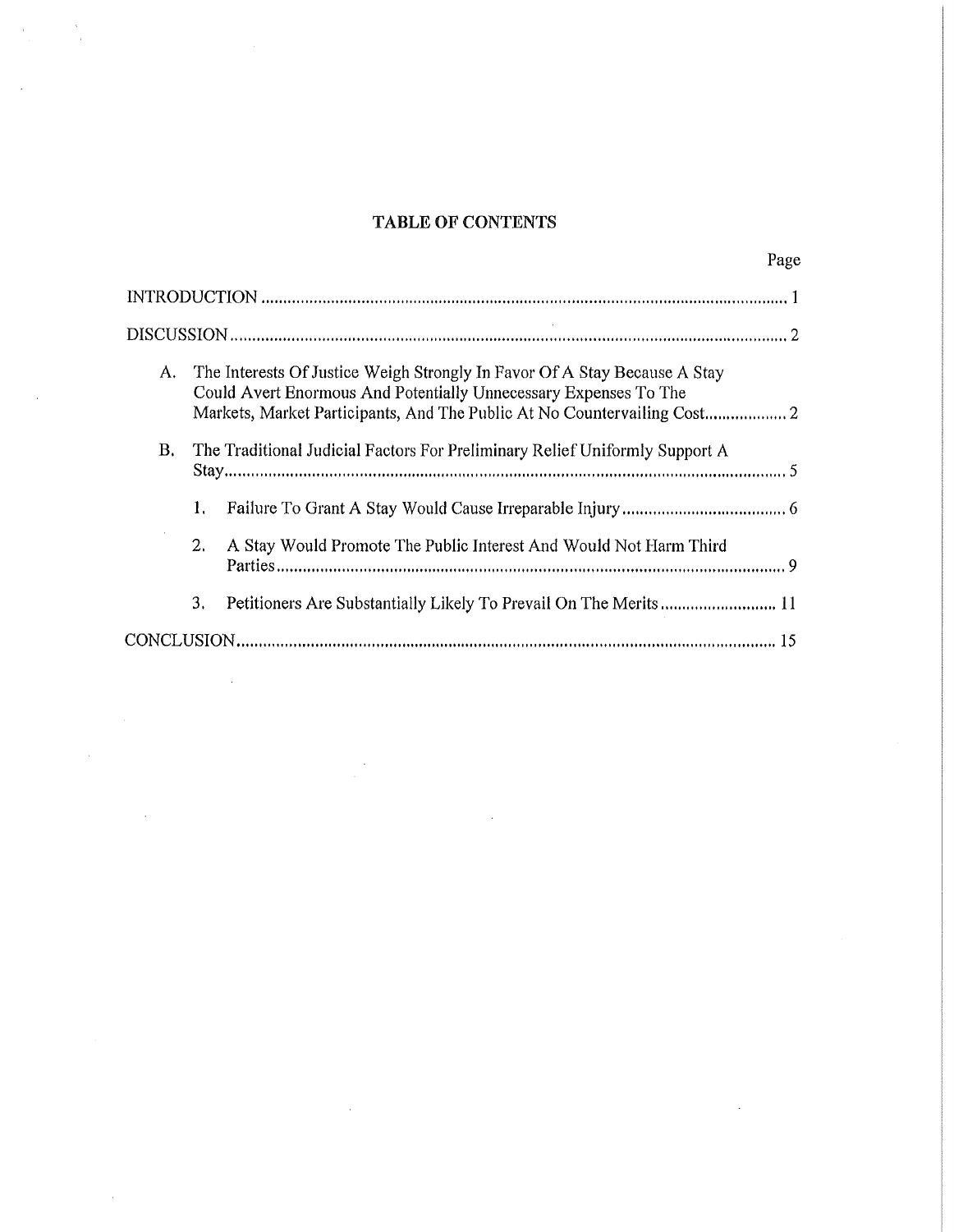# TABLE OF AUTHORITIES

 $\sim$  100

J.

 $\mathcal{L}$ 

| Cases                                                                | Pages |
|----------------------------------------------------------------------|-------|
| Business Roundtable v. SEC.                                          |       |
| Chevron, U.S.A. Inc. v. NRDC, Inc.,                                  |       |
| $F.T.C.$ v. H.J. Heinz $Co.$ ,                                       |       |
| Feinerman v. Bernardi,                                               |       |
| Inv. Co. Inst. v. Bd. of Governors of the Fed. Reserve,              |       |
| Nat'l Treasury Emps. Union v. Fed. Labor Relations Auth.,            |       |
| Pan Am Flight 73 Liaison Group v. Dave,                              |       |
| Wash. Metro. Area Transit Comm'n v. Holiday Tours, Inc.,             |       |
| <b>Statutes</b>                                                      |       |
|                                                                      |       |
|                                                                      |       |
|                                                                      |       |
|                                                                      |       |
| <b>Other Authorities</b>                                             |       |
| CHARLES ALAN WRIGHT & ARTHUR R. MILLER, Federal Practice and         |       |
| Tr. of Open Meeting on Two Final Rule Proposals Under the Dodd-Frank |       |
| ii                                                                   |       |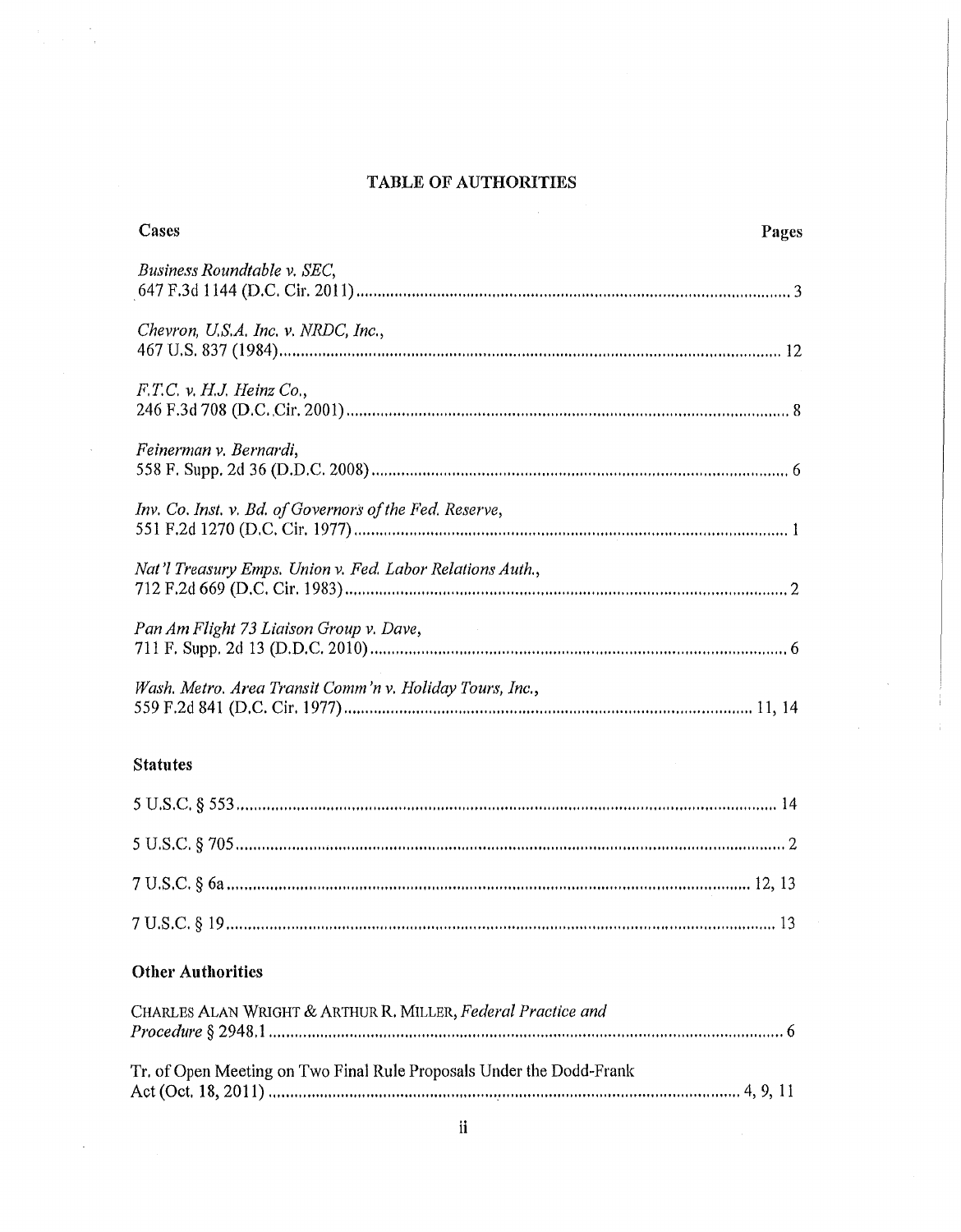| U.S. Securities and Exchange Commission Release Nos. 9149 et al. |  |
|------------------------------------------------------------------|--|
|                                                                  |  |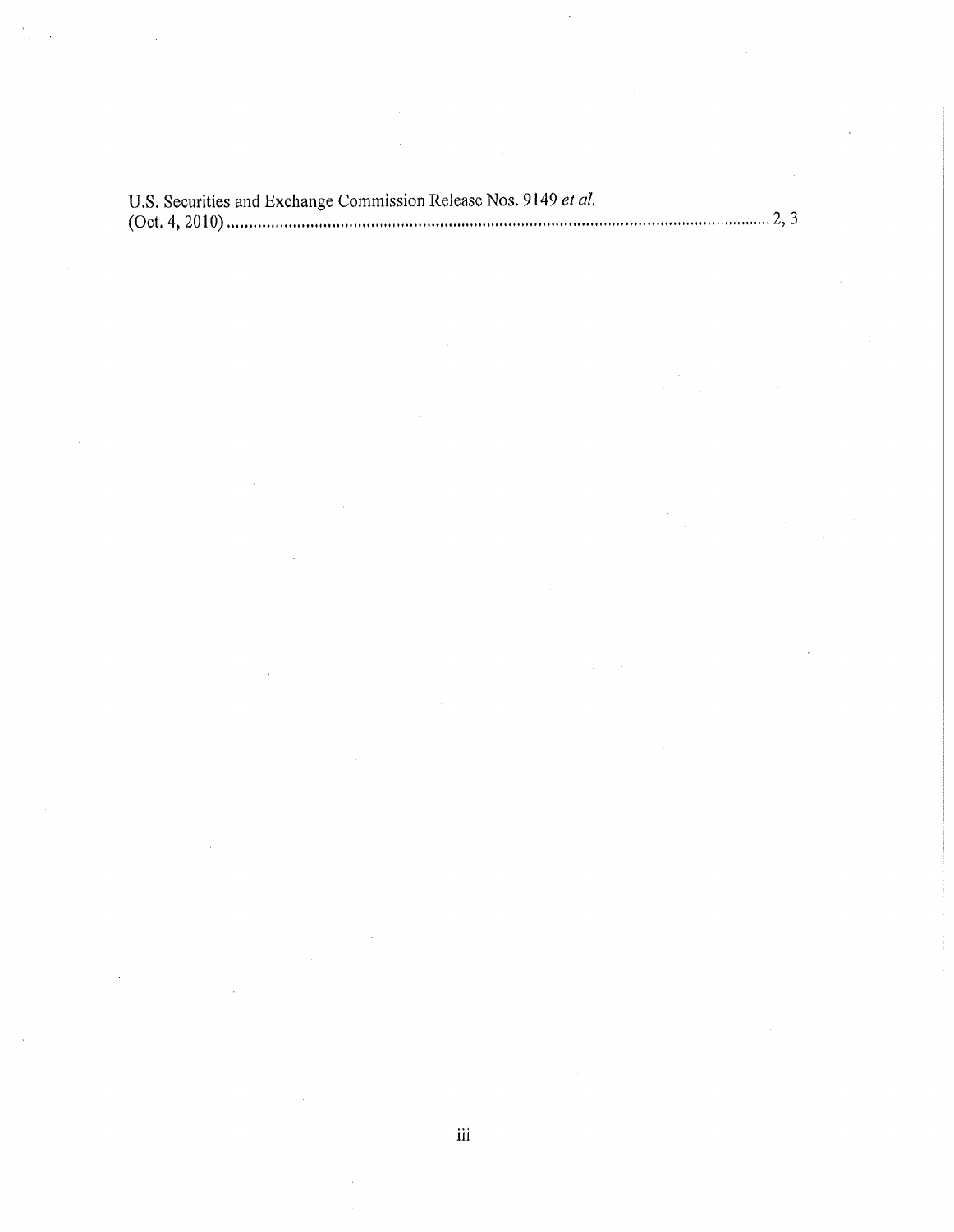### INTRODUCTION

On November 18, 2011, by a vote of 3 to 2, the Commodity Futures Trading Commission ("Commission" or "CFTC") adopted a final rule and interim final rule establishing position limits on derivatives contracts tied to twenty-eight different commodities. *See* Position Limits for Futures and Swaps; Final Rule and Interim Final Rule, 76 Fed, Reg. 71,626 (Nov. 18,2011) ("Position Limits Rule" or "Rule"). The International Swaps and Derivatives Association ("ISDN') and the Securities Industry and Financial Markets Association ("SIFMA") (collectively, "Petitioners"), challenged the Position Limits Rule in the U.S. District Court for the District of Columbia and the U.S. Court of Appeals for the District of Columbia Circuit, *See Int'l Swaps* & *Derivatives Ass'n v, CFTC,* No. 1:11~cv-2146 (D.D,C. 2011); *Int'! Swaps & Derivatives Ass'n v, CFTC, No.* 11-1469 (D.C. Cir. 2011).<sup>1</sup> They now respectfully request that the Commission stay the effective date of the Rule, including all provisions of new Part 151 of the regulations and all changes to Part 1,<sup>2</sup>

Petitioners filed challenges in both courts in light of the D.C. Circuit's guidance in *Investment Company Institute v. Board ofGovernors ofthe Federal Reserve,* 551 F.2d 1270, 1280 (D.C. Cir. 1977), that "[i]f any doubt as to the proper forum exists, careful counsel should file suit in both the court of appeals and the district court  $\dots$ ."

<sup>2</sup> A stay of*all* ofPart 151 and all changes to Part 1is essential because all those provisions are under challenge and are inextricably intertwined. If the Commission were to stay only some of the provisions, the resulting piecemeal implementation could have particularly harmful, unintended effects. If, for example, the new position limits (Section 151.4) were stayed without staying the other provisions, traders would be subject to the new, more limited bona fide hedging and other exemptions for Referenced Contracts (Section 151.5) and the strict new aggregation requirements (Section 151.7), without the ability to offset their positions in futures and options contracts subject to Section 150.2 with their positions in swaps, as permitted by Part 151 's position-limits regime. *See* 76 Fed. Reg. at 71,672 (explaining that under new Part 151 "market participants can net their physical delivery and cash-settled futures contracts with their swaps transactions for purposes of complying with the non-spotmonth limit"); see also *id.* at 71,637 ("[A] trader may hold positions up to the spot-month (Continued on next page ... )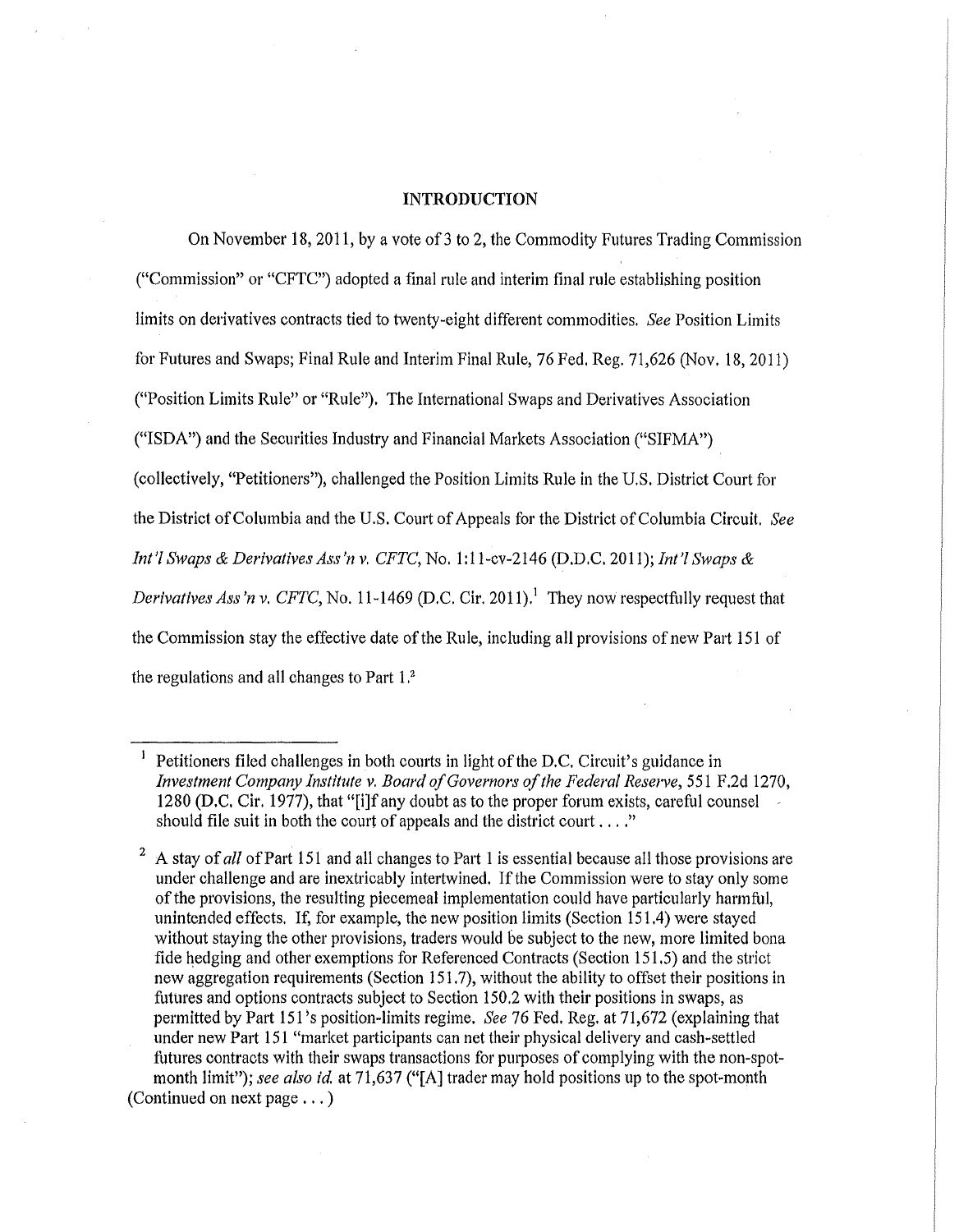As explained below, a stay would promote the public interest by avoiding unnecessary costs and confusion for the markets, market participants, and the public—and would have no countervailing disadvantages. Last year, the U.S. Securities and Exchange Commission cited similar considerations in granting a request to stay a rule that had been adopted pursuant to another provision ofthe Dodd-Frank Act. *See* U.S. Securities and Exchange Commission Release Nos. 9149 *et al.* (Oct. 4, 2010) (staying newly adopted Rule 14a-ll pending judicial review in order to "avoid[] potentially unnecessary costs, regulatory uncertainty, and disruption that could occur if the rules were to become effective during the pendency of a challenge to their validity"). With much to gain and nothing to lose, there is ample reason to stay the effective date of the Position Limits Rule pending the orderly disposition of Petitioners' challenge. If a stay is granted, Petitioners will join the Commission in seeking expedited judicial review.

#### DISCUSSION

### A. The Interests Of Justice Weigh Strongly In Favor Of A Stay Because A Stay Could Avert Enormous And Potentially Unnecessary Expenses To The Markets, Market Participants, And The Public At No Countervailing Cost.

Under the Administrative Procedure Act ("APA"), an agency may stay its own action pending judicial review when the "agency finds that justice so requires." 5 U.S.C. § 705; *see also Nat" Treasury Emps. Union v. Fed. Labor Relations Auth.,* 712 F.2d 669,676 n.l5 (D.C.

<sup>(...</sup>continued from previous page)

limit in the physical-delivery contracts, as well as positions up to the applicable spot-month limit in cash-settled contracts (Le., cash-settled futures and swaps) ....n).

Petitioners do not seek to stay the Rule's distinct amendments to 17 C.F.R. § 150.2 *(see 76* Fed. Reg. at 71,642, 71,673, 71,684), which increase preexisting position limits in response to a proposal by CME Group. Petitioners have not challenged these amendments in their recently filed litigation (since Petitioners *support* the relaxing of position limits); those changes operate separately from the other provisions drawn into question by the litigation and may be implemented independently, without regard to the outcome of the legal challenge before the courts.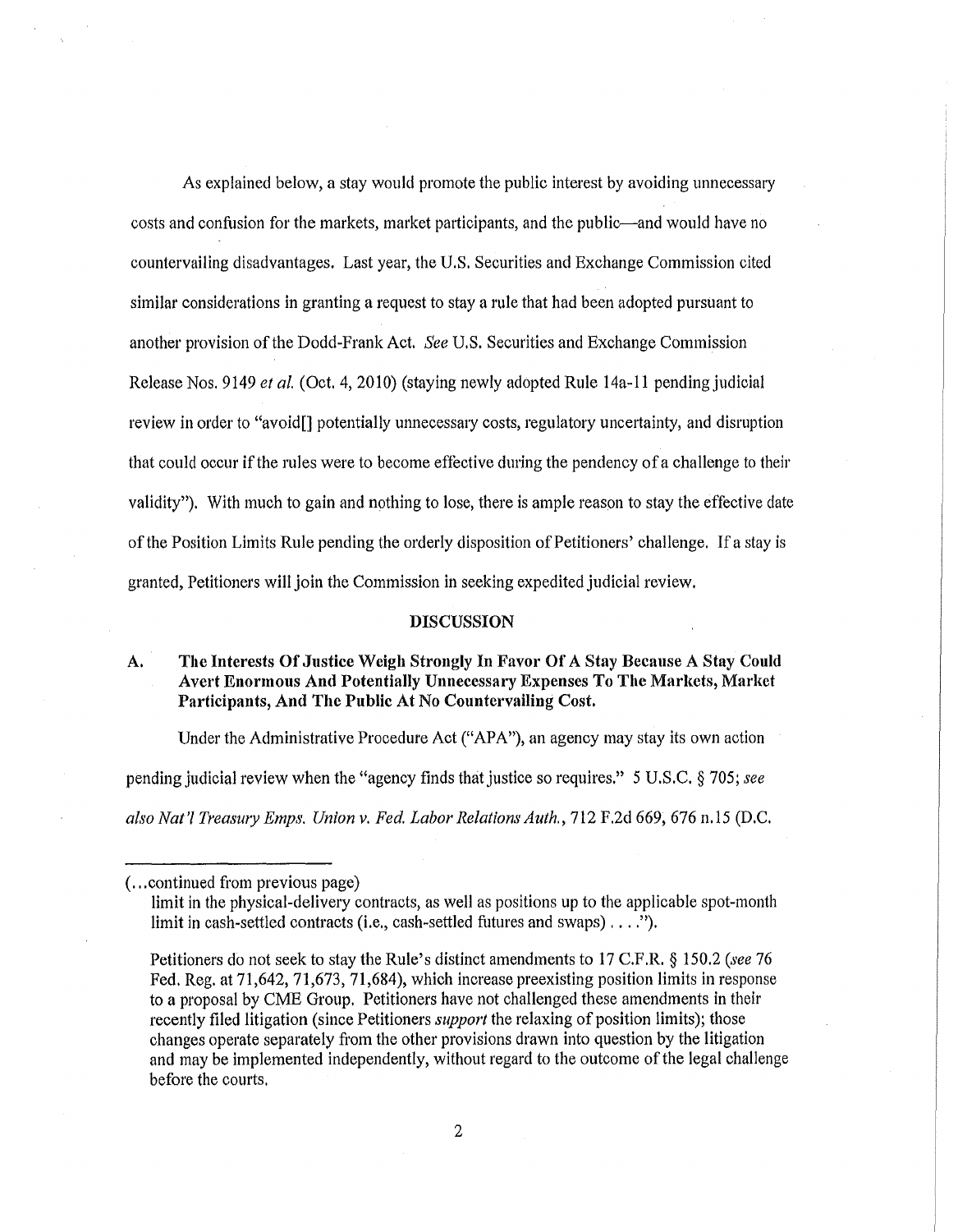Cir. 1983) (noting cases "in which a federal agency, *in its discretion .* .. undertakes to stay execution of... agency action" (emphasis added)). An agency need not weigh the four factors that ordinarily are considered by courts to conclude that a stay is appropriate. Thus, for example, the U.S. Securities and Exchange Commission stayed its "proxy access" rule after concluding that a stay was "consistent with what justice requires" in light of the "potentially unnecessary costs, regulatory uncertainty, and disruption" that would occur ifthe rule were implemented while under judicial review. U.S. Securities and Exchange Commission Release Nos. 9149 *et al.* (Oct. 4, *2010); see also Business Roundtable v. SEC,* 647 F.3d 1144, 1148 (D.C. Cir. 2011).

A stay is appropriate in this case because, as the Commission and commenters alike acknowledge, work that companies will have to undertake in preparation for implementing the Rule is certain to impose immediate and significant costs on market participants—costs that would prove unnecessary in the event that Petitioners' challenge succeeds. *See, e.g.,* 76 Fed. Reg. at 71,665. Among a host of other expenses, "market participants will incur costs associated with developing, implementing and maintaining a method to ensure compliance with the position limits and its attendant requirements *(e.g.,* bona fide hedging exemptions and aggregation standards)." *Id.* As the Commission observed in the rule release and as discussed in greater detail below, the Rule will require market participants to redesign trading strategies and to develop new infrastructure and mechanisms to ensure compliance. *Id.* at 71,677. Financial institutions and other affected entities will immediately need to re-evaluate and, in some instances, reorganize their corporate structures in response to the Rule's aggregation provisions. These and other costly steps must be taken well in advance ofthe Rule's effective date, because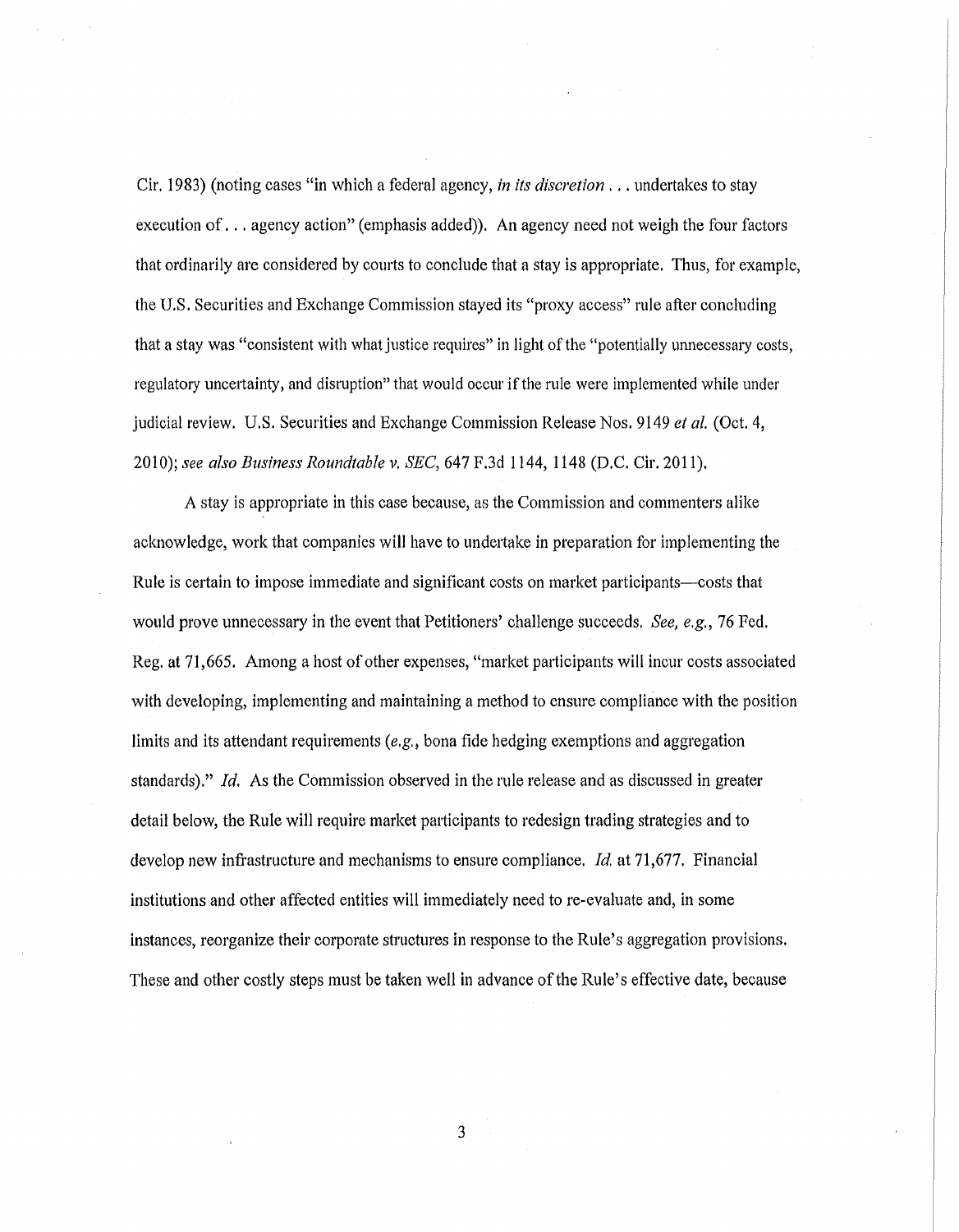of the length of time they will take to complete.<sup>3</sup> It does not comport with justice or sound stewardship of the U.S. financial markets to force companies to undertake such transitional measures while a bona fide question exists whether the Rule will be upheld in its current form. In addition, the Commission itselfwould incur costs and burdens, which may prove unnecessary, in modifying its own infrastructure to monitor compliance with the Rule.

More broadly, ifthe new position limits become fully effective while under judicial review, there is substantial evidence that they will reduce liquidity, impair the price discovery function of the markets, increase price volatility, drive investment to overseas commodity markets, and (ultimately) raise prices for consumers. These costs will be compounded by the uncertainty and confusion created by the possibility that the Rule will be vacated by a court at anytime.

On the other hand, there is no evidence that postponing the Rule's effective date would have any detrimental effects. Rather, former-Commissioner Dunn, whose vote in favor ofthe Rule was necessary for its adoption, observed that "no one ... presented this agency any reliable economic analysis to support either the contention that excessive speculation is affecting the market we regulate or that position limits will prevent the excessive speculation." Tr. of Open Meeting on Two Final Rule Proposals Under the Dodd-Frank Act (Oct. 18, 2011) ("Oct. 18 Tr."), at 13. The two dissenting Commissioners concurred. *See* 76 Fed. Reg. at 71,669 (Sommers, Comm'r, dissenting); *id.* at 71,702 (O'Malia, Comm'r, dissenting). Even supposing

 $3$  The earliest date that the material portions of the Commission's Rule will take effect is 60 days after the Commission defines "swap" pursuant to a joint rulemaking with the Securities and Exchange Commission. *See* 76 Fed. Reg. at 71,687-71,688. Petitioners nonetheless request a stay at this time because efforts companies must undertake now in anticipation of the Rule's implementation will impose irreversible costs, and because without a stay the Rule will take effect before the conclusion of this litigation.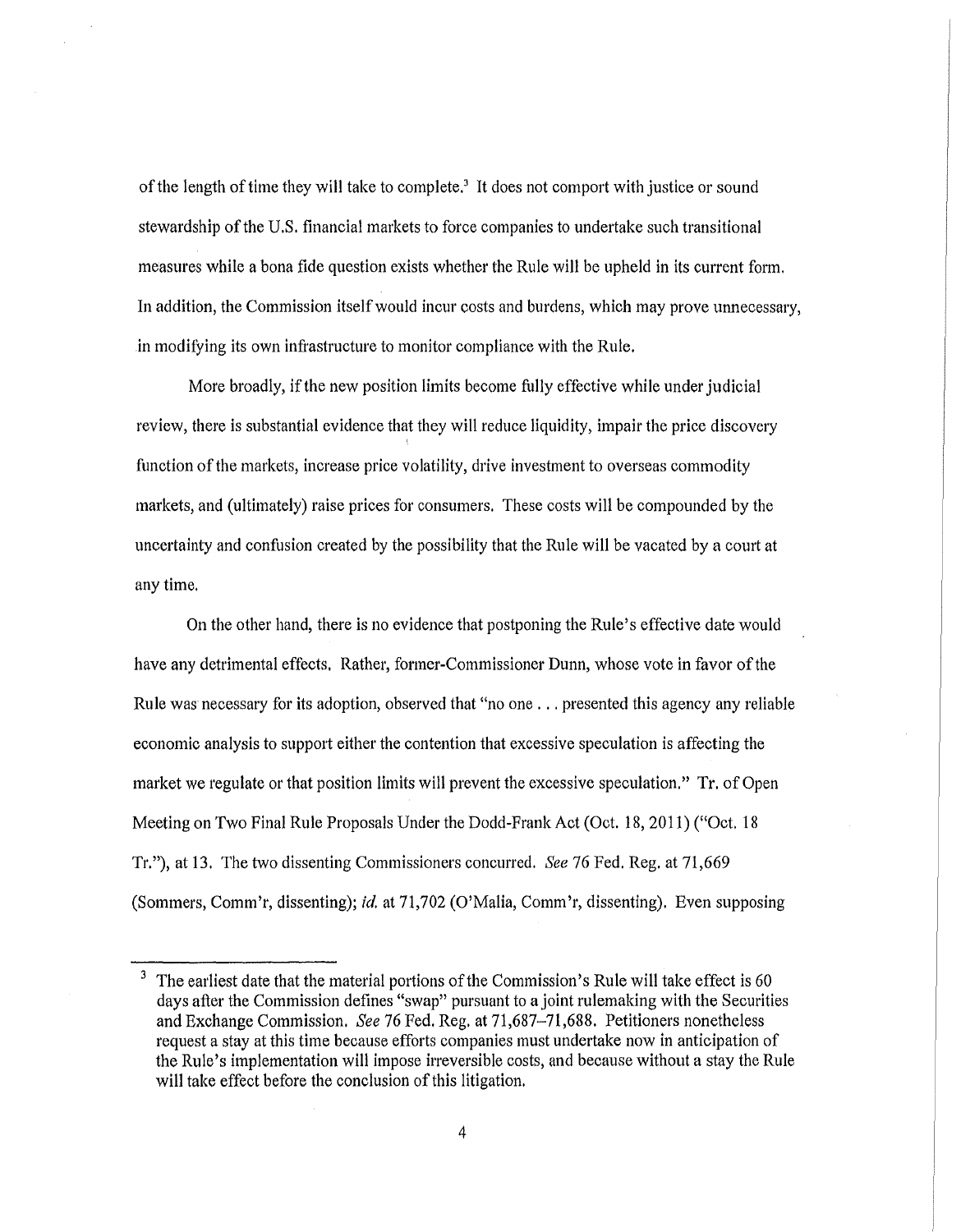the Dodd-Frank Act required adoption of the new Rule—and Petitioners and two of the Commission's members dispute that-Congress took no step to constrain the discretion all agencies have to stay the effective date oftheir actions pending judicial review, The Commission should exercise that discretion here,

In short, implementing the compliance regime and the corporate reorganizations and divestitures potentially required by the Rule would inflict significant and potentially unnecessary costs on market participants and consumers, including transition costs that could prove unnecessary ifthe Rule is vacated, whereas postponing its effective date in deference to the judicial process will have no adverse effects, This Rule was adopted not because a majority of Commissioners believed position limits were necessary or appropriate—a majority concluded otherwise—but because a bare majority of Commissioners believed that the Rule was statutorily required, While that legal proposition (and others) are examined in the courts, it is appropriate that the Commission stay this costly rule of doubtful necessity.

### B. The Traditional Judicial Factors For Preliminary Relief Uniformly Support A Stay.

The Commission need not apply the traditional four-factor judicial test for granting preliminary relief. Rather, it appropriately may conclude that, as a matter ofresponsible stewardship of the financial markets in a fragile American economy, the Rule should be stayed pending answers from the courts that will provide guidance for this Rule and other, future rulemakings. Nonetheless, each factor of the four-factor test weighs strongly in favor of a stay. As explained below, implementing the Rule during the pendency of this litigation would interest favors including Petitioners' members. The public interest favors, a stay, which would reduce the risk of harm to countless non-parties. And, there are legitimate and serious questions to be raised about the Rule, many ofwhich were publicly voiced by a majority of the Commissioners. At minimum, Petitioners have demonstrated that a stay is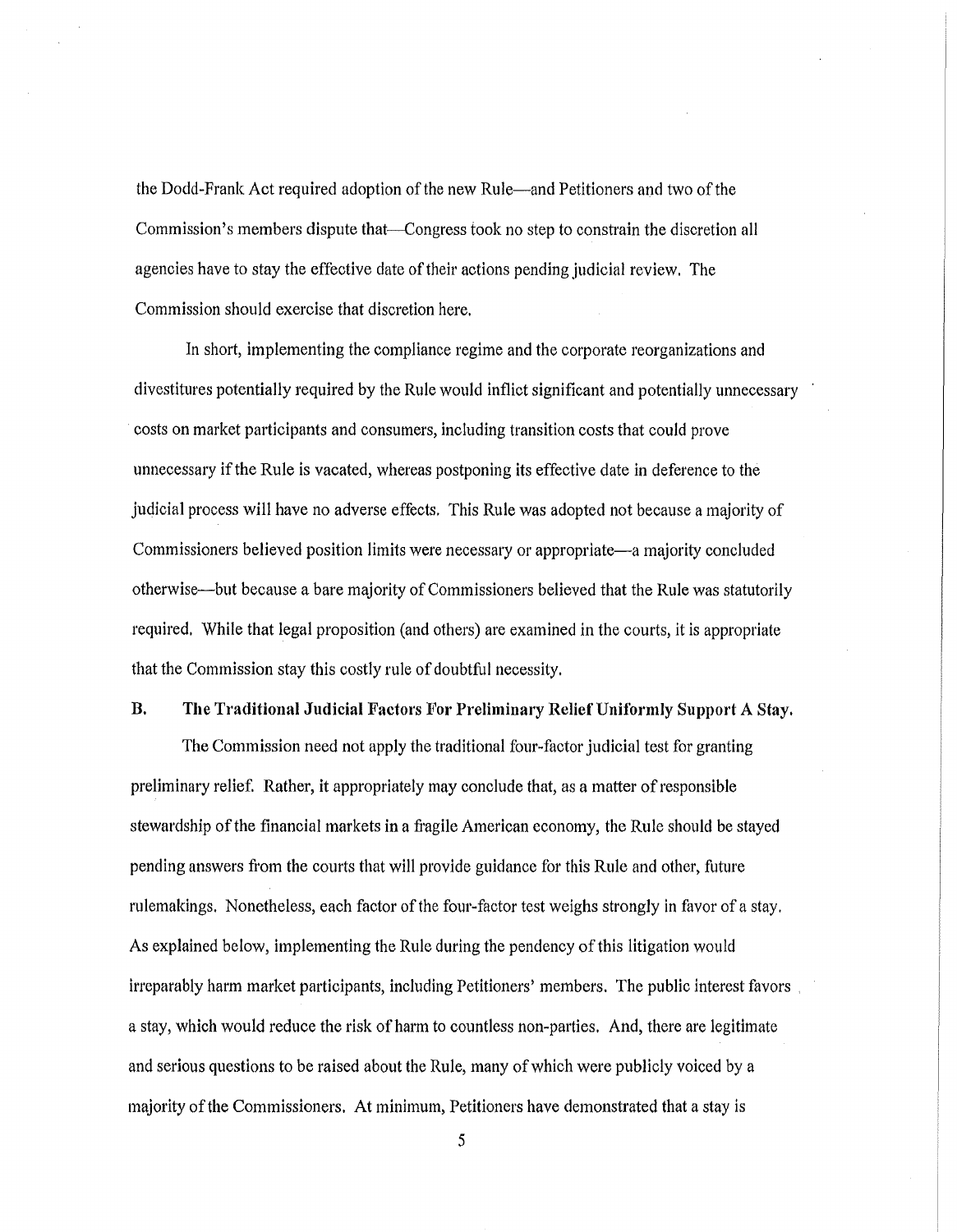warranted by raising "serious legal questions going to the merits, so serious, substantial, and difficult as to make them a fair ground oflitigation." *Pan Am Flight* 73 *Liaison Group* v, *Dave,* 711 F. Supp. 2d 13,37 (D.D.C. 2010), *aff'd* 639 F.3d 1102 (D.C. Cir. 2011) (internal quotation marks and alteration omitted).

#### 1. Failure To Grant A Stay Would CauseIrreparable Injury.

Generally, a stay is appropriate when failure to grant it would impair a court's ability to grant an effective remedy. *See* CHARLES ALAN WRIGHT & ARTHUR R. MILLER, *Federal Practice and Procedure* § 2948.1 (2d ed. 2011). Because the government cannot be made to pay damages as compensation for economic harm, in this context economic harm is "irreparable *perse." Feinerman* v. *Bernardi,* 558 F. Supp. 2d 36, 51 (D.D.C. 2008).

The Commission acknowledged that "the final rules establishing position limits and related provisions will result in costs to market participants." 76 Fed. Reg. at 71,665. As catalogued by the Commission, those costs include fashioning "market participation and trading strategies ... to take into account" the Rule, as well as developing and implementing new compliance infrastructure, which will impose costs "related to the monitoring of positions , .. , filing, reporting, and recordkeeping requirements, and ... changes to information technology systems." *Id.* The provisions of the Rule under challenge here will take effect 60 days after the issuance of the new joint CFTC/SEC rule defining "swap," which is expected in the next  $2-3$ months. A decision by the Court of Appeals cannot be expected before the summer of 2012, even if that Court grants expedited review. If the case proceeds initially in the District Court rather than the Court of Appeals, a final decision in the litigation might not issue before 2013. Without a stay, market participants would be forced throughout this period to incur substantial, unnecessary, and unrecoverable transition costs.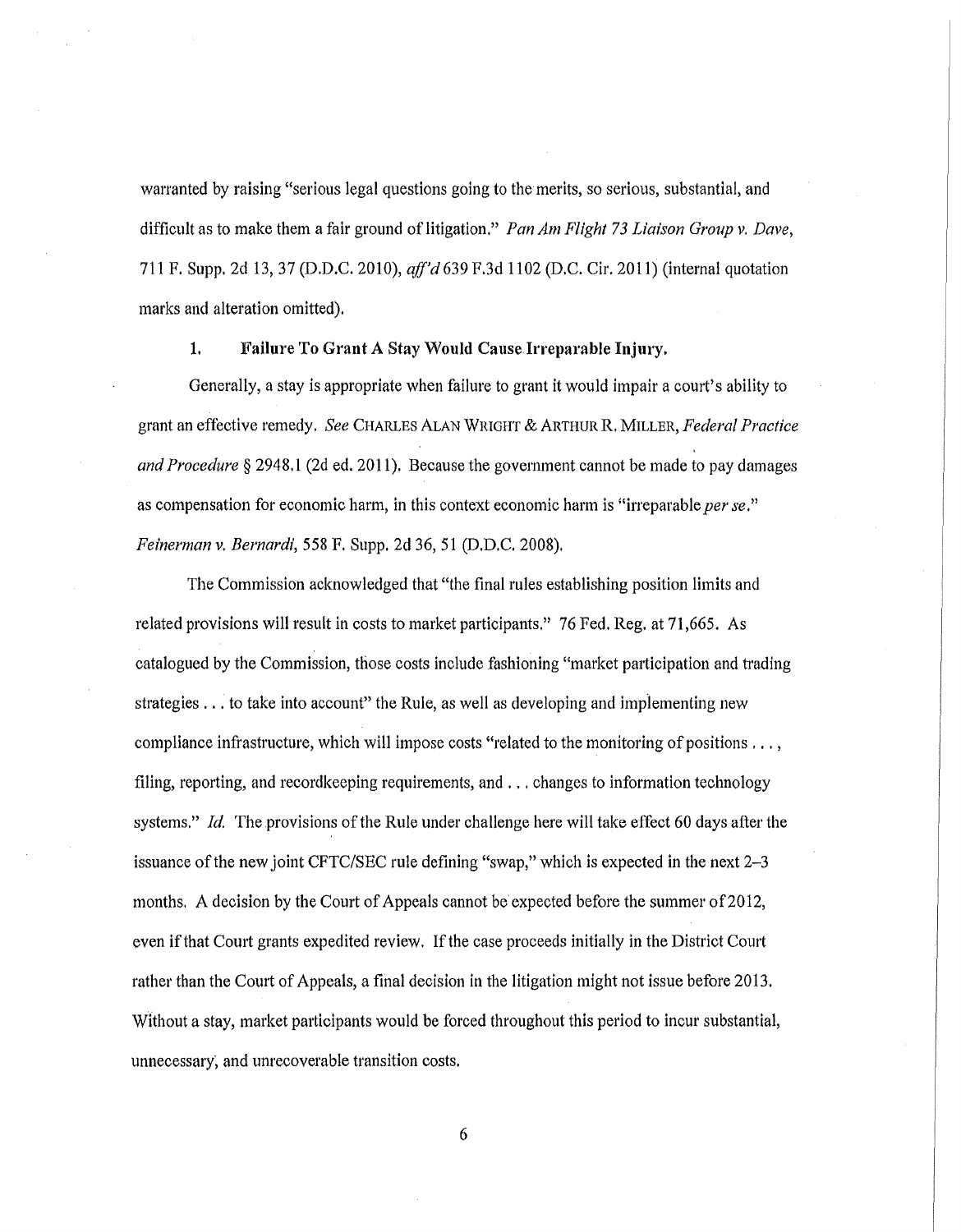Even more troubling, market participants faced with the strict new aggregation requirements will have to consider reorganizing their corporate structures to comply with the Rule. For example, as Commissioner O'Malia explained, "[t]he practical effect" ofthe new aggregation rules is that "holding companies who do not meet any ofthe ... limited specified exemptions will be forced to aggregate on a 100% basis the positions of any operating company in which it holds a ten percent or greater equity interest in order to determine compliance with position limits." 76 Fed. Reg. at 71,704 (O'Malia, Comm'r, dissenting). That will compel holding companies to divest their shares in other companies in circumstances where, absent divestiture, the aggregation limits would be exceeded. Indeed, legal and informational barriers may in some instances force divestment simply as a practical matter: An investing company with a 10% or more ownership interest in other companies cannot be certain it is complying with the aggregation requirements without acquiring information from *those* companies about *their* positions. Yet, in some instances, fiduciary duties regarding confidentiality will prohibit sharing such information. If the investing party is unable to obtain the necessary information for any reason other than that providing it would, in the opinion of counsel, violate *federa/law, see 76* Fed. Reg. at 71,693, then the company would have no choice but to divest its ownership interest in the other companies. *See, e.g., id.* at 71,704 (O'Malia, Comm'r, dissenting) (criticizing the Rule for its "operationally-impracticable solution to the problem of imp[u]ting ownership absent control"). The process of assessing and implementing this solution will be costly and timeconsuming—and must be commenced immediately. To complete this process for the potentially hundreds of affected companies and relationships before the Rule's anticipated effective date is a practical impossibility.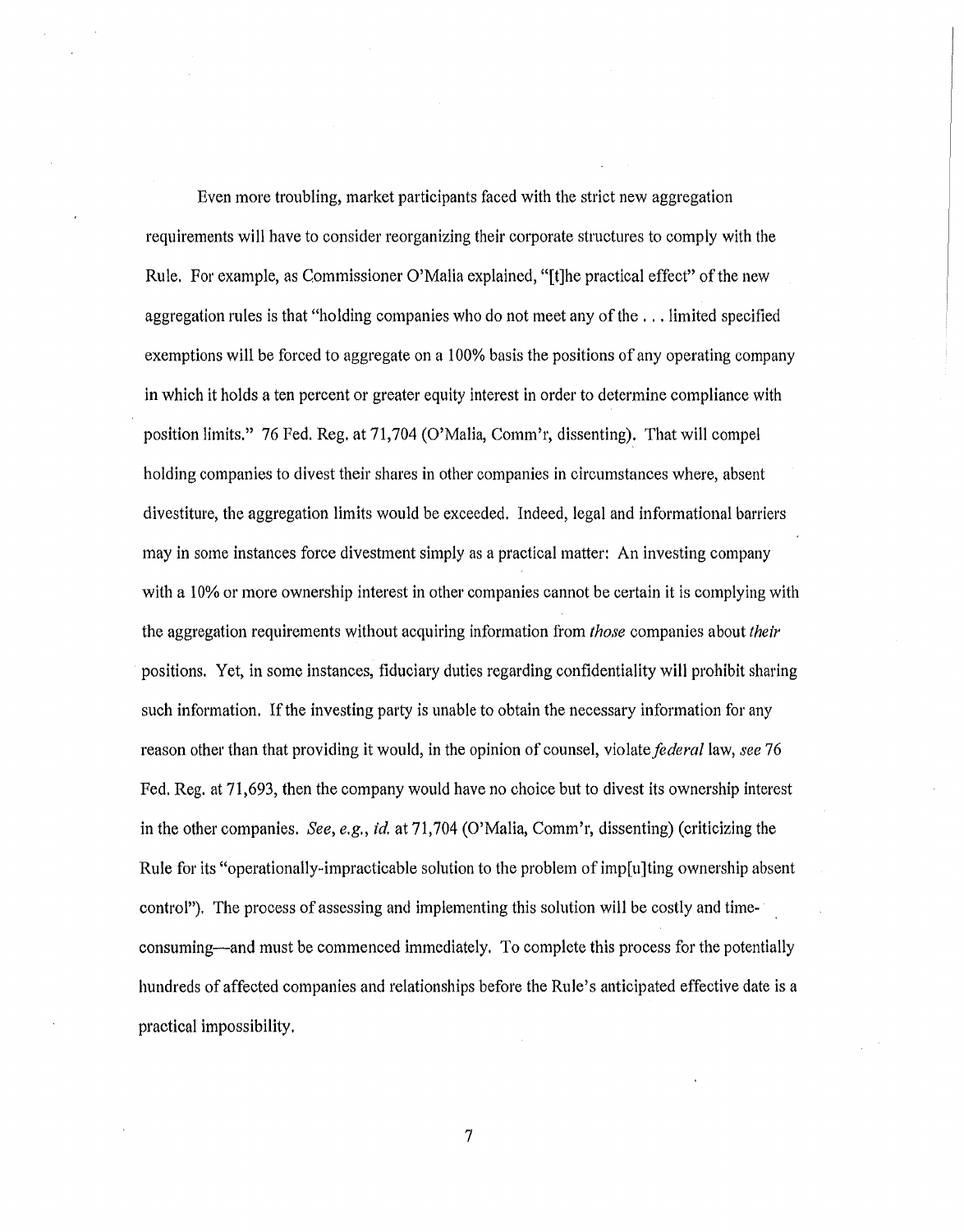The Rule therefore poses significant barriers to efficient investments over the long run, and in the near term-well before a court decision can be expected-will force some companies into costly, inefficient divestments that likely will be impossible to reverse even ifthe Rule ultimately is vacated by a court. *Cf. F.T.C.*  $\nu$ . *H.J. Heinz Co.*, 246 F.3d 708, 726 (D.C. Cir. 2001) (preliminary injunctive relief is appropriate to prevent corporate reorganization that would be difficult or impossible to undo). At a time when a recovering U,S, economy demands capital investment in American businesses, the Rule will discourage investment in companies that are active in the commodity markets and are an important source of American jobs, including energy producers and utilities. That significant hurdle to a resurgent economy should not be erected before the courts determine the Rule to be lawful.

The two dissenting Commissioners recognized the immense costs that the Rule would impose on the markets and market participants. Commissioner Sommers emphasized that the Rule "has the potential to *irreparably harm"* markets in commodity derivatives, potentially inflicting "the greatest harm on bona fide hedgers—that is, the producers, processors, manufacturers, handlers and users of physical commodities." *Id.* at 71,699-71,700 (emphasis added); *see also* id. at 71,703 (O'Malia, Comm'r, dissenting) (explaining that the narrower definition of bona fide hedging "will negatively impact the cash commodity markets and the physical commodity marketplace by eliminating certain legitimate derivatives risk management strategies, most notably anticipatory hedging"). According to Commissioner O'Malia, based on data provided to the Commission, "this rule will have an annual effect on the economy of more than \$100 million." *Id.* at 71,705. A substantial portion of these costs relate to establishing the basic compliance infrastructure. The Commission, for example, estimated that compliance with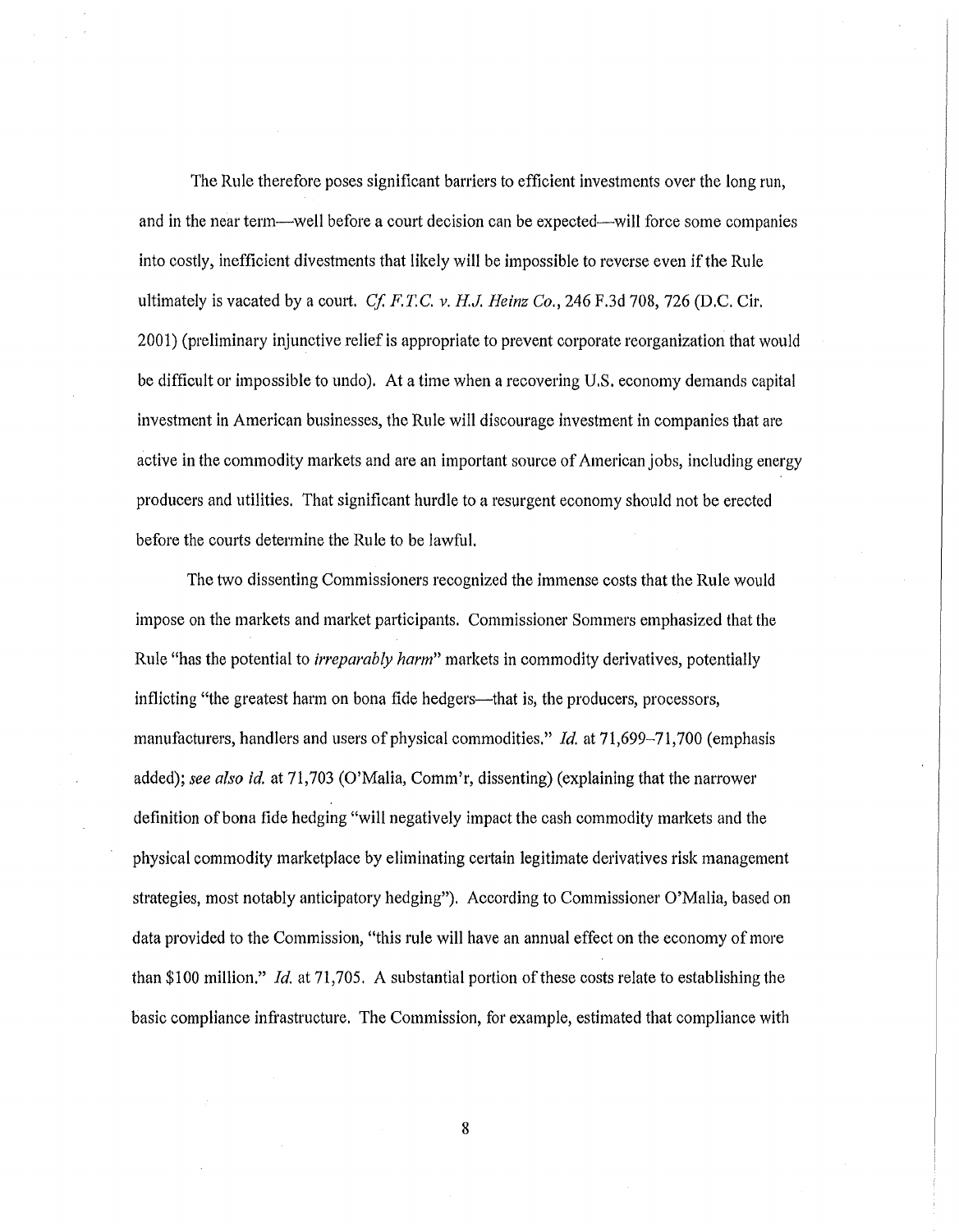the bona fide hedging reporting requirements would impose "\$27.5 million in annualized capital and start-up costs and annual total operating and maintenance costs." *Id.* at 71,677.

"Start-up costs" and other costs to establish a "compliance infrastructure" are costs that by definition must be incurred before the effective date ofthe Rule. Yet, ifthe Rule ultimately is overturned by the courts, those significant sunk costs (which will be even greater than estimated by the Commission) will have been incurred needlessly.

## 2. A Stay Would Promote The Public Interest And Would Not Harm Third Parties.

If the challenged provisions are stayed, the public interest will be served and third parties will incur no harm. There is no urgent need for the Rule to go into effect. As Commissioner Dunn put it, position limits are "at best a cure for a disease that does not exist" and "[a]t worst ... may harm the very markets we're intending to protect" by leading to "higher prices for commodities that we consume on a daily basis." Oct. 18 Tr., at 13-14. The Commission did not conclude that position limits are necessary to curb excessive speculation or that position limits will have any other beneficial effect on the markets. To the contrary, academics, experts, the Government Accountability Office, the International Monetary Fund, the Organization for Economic Cooperation and Development, the European Commission, and the CFTC itself(as part of an interagency task force) agree that position limits are not necessary to curb excessive speculation. CME Group Comment (Mar. 28, 2011), at 4; *see also* Coalition ofPhysical Energy Companies Comment (Mar. 28, 2011), at 3; BlackRock Comment (Mar. 28, 2011), at 3; ISDA and SIFMA Comment (Mar. 28, 2011), at 5.

Indeed, the public will be harmed when the Rule takes effect. As Commissioner Sommers observed, the Rule "will make hedging more difficult, more costly, and less efficient, all ofwhich, ironically, can result in increased food and energy costs for consumers." 76 Fed.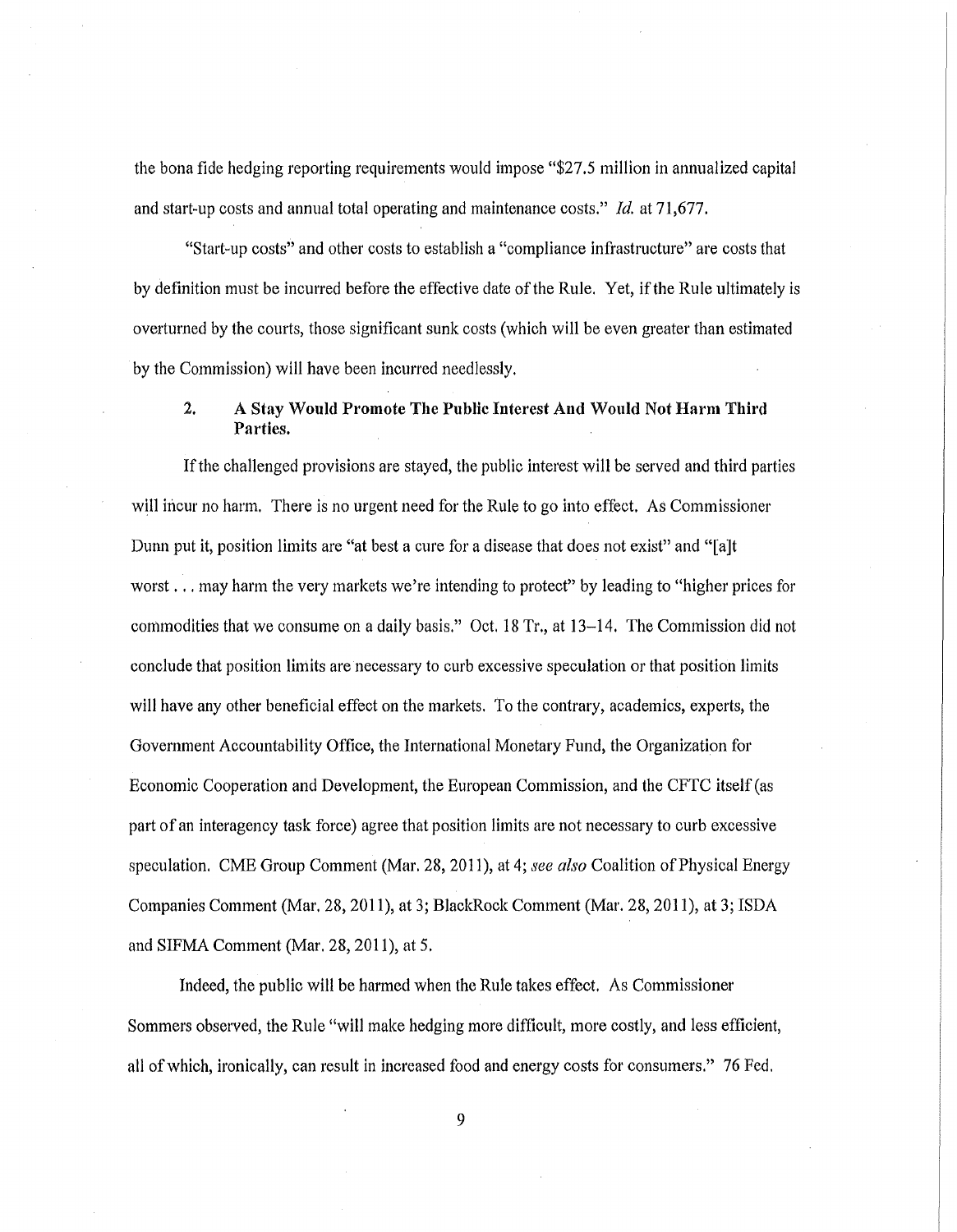Reg. at 71,699. Commissioner O'Malia echoed this concern, warning that "our action could negatively affect the liquidity and price discovery function of our markets." *ld.* at 71,706. Commenters pointed to a "wealth of empirical evidence supporting the view that the proposed hard position limits . . . would actually be counterproductive by decreasing liquidity in the CFTC-regulated markets which, in turn, would likely increase both price volatility and the cost of hedging." CME Group Comment, at 2. And, the Colorado Public Employees Retirement Association stated that it was "concerned that ... the Commission's choice to proceed with the position limits proposal could be deleterious to institutional investors." Colorado Public Employees Retirement Association Comment (Mar. 28, 2011), at 2; *see also* Morgan Stanley Comment (Mar. 28, 2011), at 3 (expressing concern that the Rule will "compromise the price discovery function of U.S. markets, increase transaction costs, and potentially lead to higher commodity prices for consumers))); ISDA and SIFMA Comment, at 6 (noting that "loss of liquidity alone may increase volatility in the markets, which is precisely what the Commission seeks to avoid"). Onerous position limits also threaten to drive investment to foreign commodity markets, which in turn would reduce liquidity in the U.S. markets and compound the harm to their effective operation. *See* 76 Fed. Reg. at 71,658.

In any event, this stay request does not present the choice between some regulation and none at all. If a stay is granted, market participants still will be subject to the position limits set forth in Section 150.2 as well as position limits and position accountability rules established by designated contract markets. Thus, setting aside the merits of position limits, substantial regulation will remain in place pending judicial review.

The balance of harms therefore militates in favor of a stay. Granting a stay will cause no harm to the public at all. Against this, withholding a stay will impose significant-and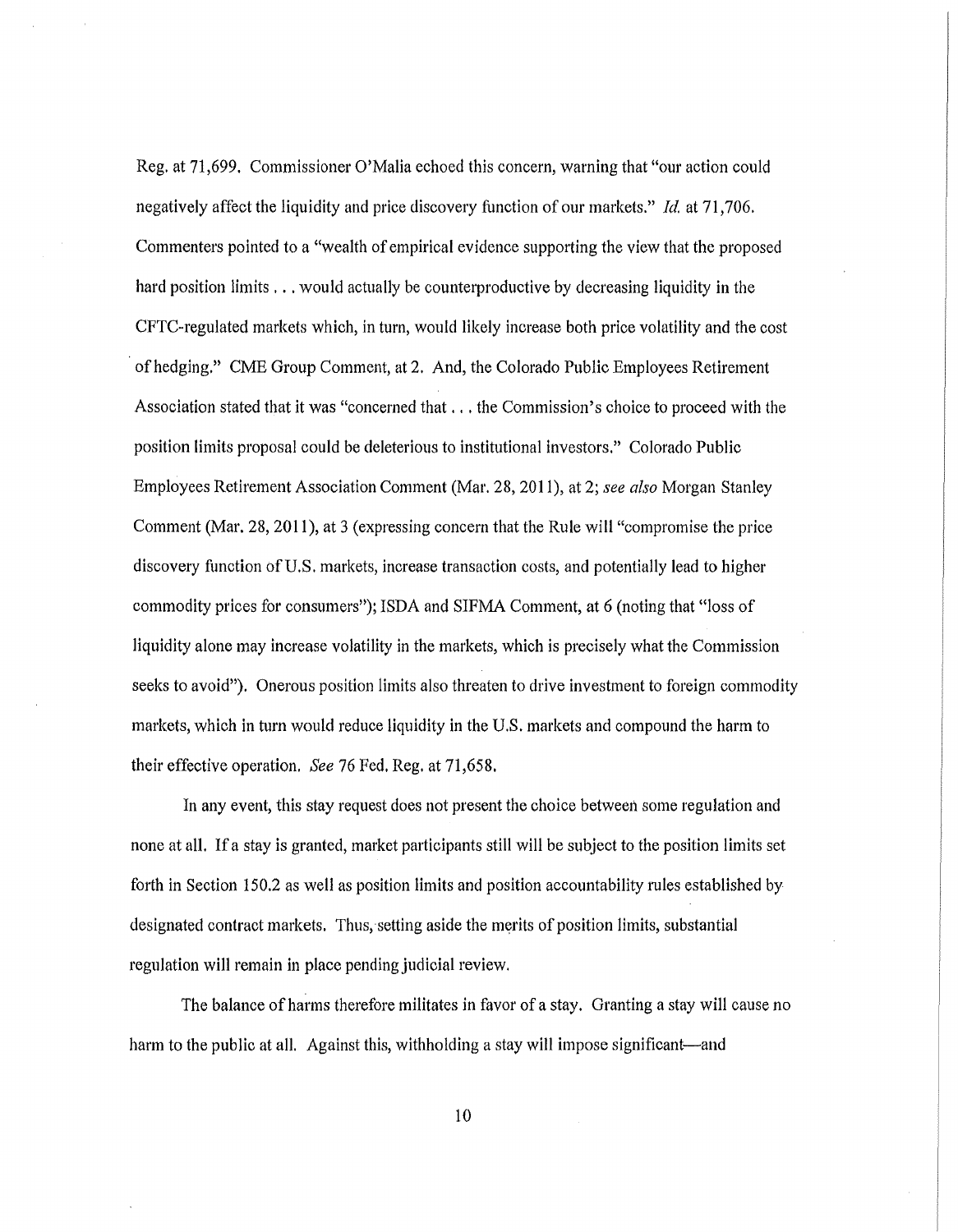potentially unnecessary and unrecoverable--costs on market participants and consumers, and may impair the public interest in the effective operation ofthe commodity markets.

### 3. Petitioners Are Substantially Likely To Prevail On The Merits.

This rulemaking is exceptional—indeed, potentially unique—in that a majority of the Commissioners to consider the rulemaking record, the Rule, and its effects concluded in their expert judgment that it would be best ifthe Rule were *not* adopted. Commissioners Sommers and O'Malia each submitted statements vigorously dissenting from the Rule's adoption. *See 76* Fed. Reg. at 71,699-71,706. And although Commissioner Dunn cast the decisive vote in favor ofthe Rule, he stated that "position limits may harm the very markets we're intending to protect," leading to "higher prices for commodities that we consume on a daily basis." Oct. 18 Tr., at 13-14. He voted to approve the Rule because he believed that Congress compelled the Commission to promulgate new position limits; had he viewed the Commission's discretion otherwise, the Rule presumably would have been rejected by the Commission. With their court filings, Petitioners have now put before the courts the concerns expressed by the Commissioners, as well as additional arguments that raise genuine questions about the Rule's legitimacy.

With this request for a stay, Petitioners do not ask the Commission to concede that this legal challenge is legally correct. Just last year, the U.S. Securities and Exchange Commission stayed the proxy access rule and then proceeded to mount a vigorous legal defense. Rather, it is sufficient for a stay for the Commission to recognize (in deference, in part, to the strongly held views ofthe dissenting Commissioners) that "a serious legal question is presented." *Wash. Metro. Area Transit Comm'n* v. *Holiday Tours, Inc.,* 559 F.2d 841,844 (D.C. Cir. 1977). And in the unusual circumstance presented here, a stay is the most appropriate response to the division of opinion among the Commissioners: The Commission adopted this Rule with a majority believing that the Rule was unwise, but with a majority also concluding that the Rule was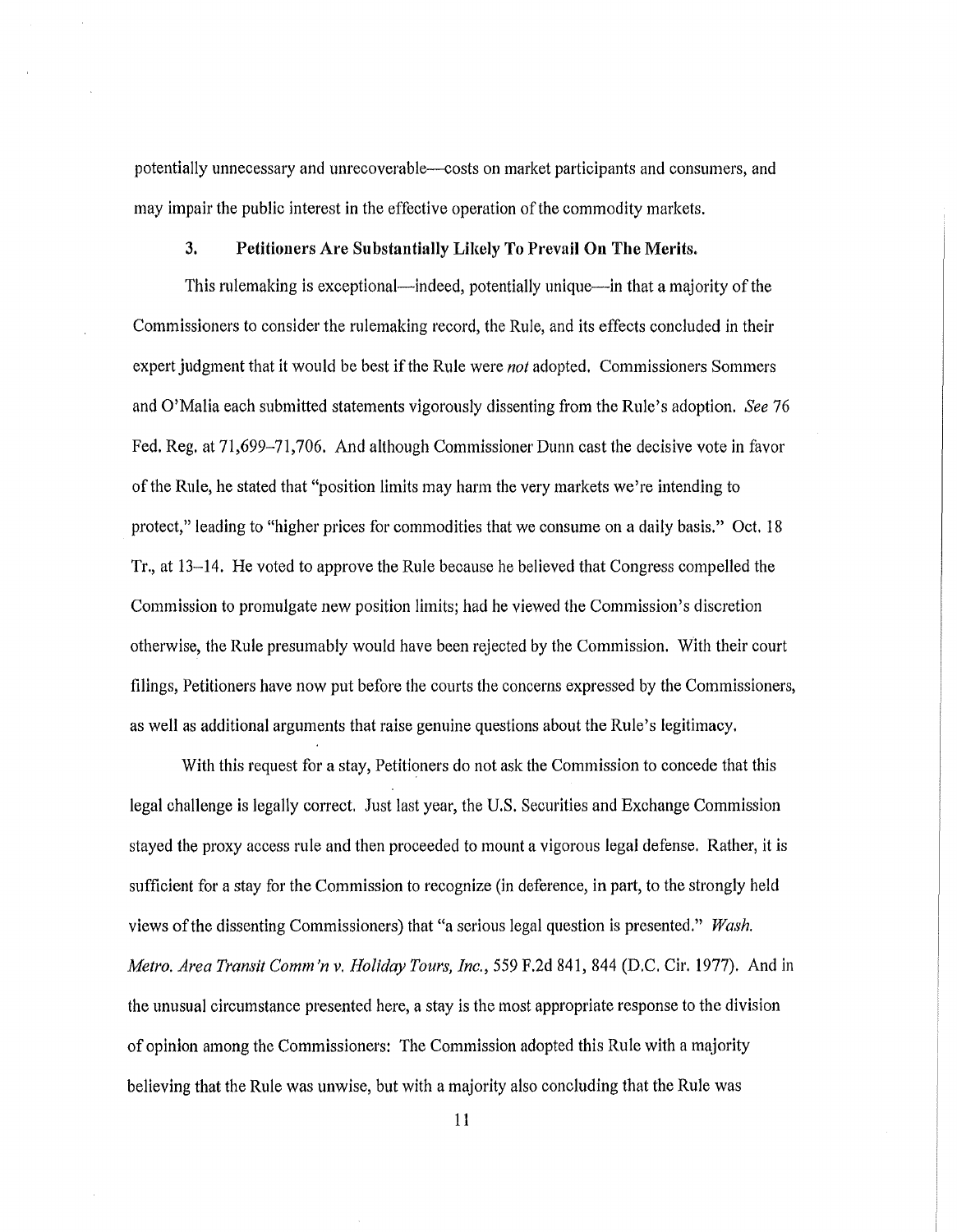required by the plain language of the governing statute. Determining the "plain meaning" of statutes is ultimately the responsibility of the courts, however, not agencies. *See Chevron, U.S.A. Inc. v. NRDC, Inc.,* 467 U.S. 837, 843 n.9 (1984). Therefore, having discharged its perceived statutory responsibility, the Commission should exercise its expertise and inherent discretion to stay this dubious Rule while the courts resolve the questions of statutory duty at the heart of the dispute.

The arguments Petitioners will present to the courts are, first, and as explained in the complaint filed in U.S. District Court, that the Commission failed to find the Rule to be necessary and appropriate. The plain text ofthe Commodity Exchange Act ("CEA") permits the CFTC to adopt position limits only "as the Commission finds are necessary to diminish, eliminate, or prevent" "an undue and unnecessary burden on interstate commerce" caused by "[e]xcessive speculation." 7 U.S.C.  $\S$  6a(a)(1). Furthermore, the Commission is permitted to establish position limits only if it finds them "appropriate." *Id.* §  $6a(a)(2)(A)$ ,  $(a)(5)(A)$ . As Commissioner O'Malia put it, "Congress could not be more clear in its directive to the Commission ... to ensure that such limits are essential and suitable to combat the actual or potential threats to commodity prices due to excessive speculation." 76 Fed. Reg. at 71,700. Yet, the Commission made no such findings.

Second, and related, the Commission proceeded in the mistaken belief that it was under an inexorable statutory command to adopt position limits, with no discretion to withhold costly regulations if, in its expert judgment, it believed regulations to be unnecessary and inappropriate. The Commission concluded that "Congress directed [it] to impose position limits"-and thus "did not give the Commission a choice"-based on Congress's use ofthe verb "shall" in Section 6a. 76 Fed. Reg. at 71,628. This reading of the statute, however, overlooked the fact that "shall"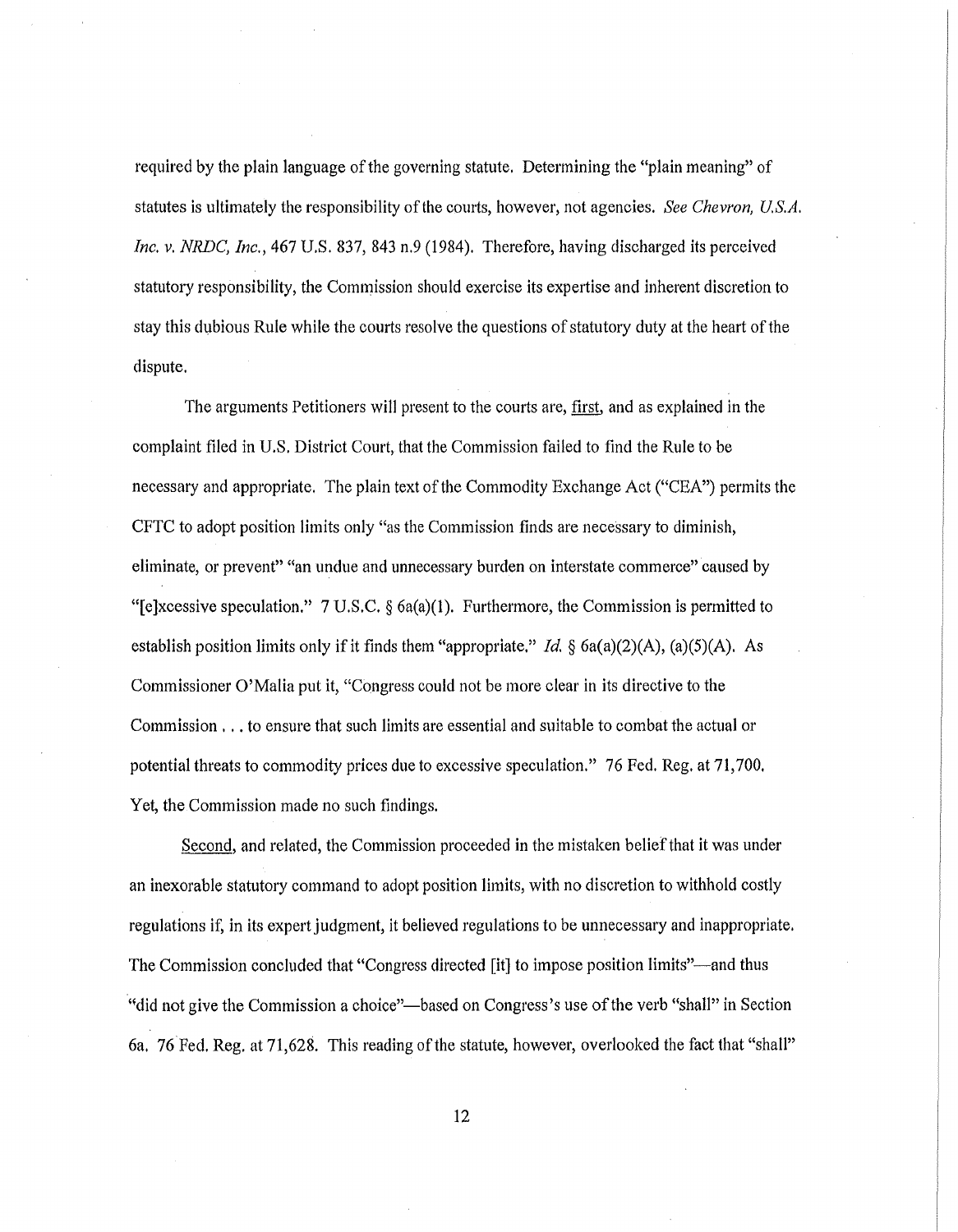is modified by "as appropriate"—language that expressly directs the Commission to exercise its discretion in imposing position limits. 7 U.S.C. § 6a(a)(2)(A), (a)(5)(A); *see also* 76 Fed. Reg. at 71,701-71,702 (O'Malia, Comm'r, dissenting) ("[B]y directing the Commission to establish limits 'as appropriate,' Congress intended to provide the Commission with ... discretion."). The Commission appears to have appreciated this discretion, at least in part, in deciding to set position limits only for some ofthe contracts within its jurisdiction. *See* 76 Fed. Reg. at 71,629, 71,665. Moreover, Section 6a(e) of the CEA confirms that the Commission could impose no position limits at all. *See* 7 U.S.C. § 6a(e) (setting condition to apply "*if* the Commission shall have fixed limits under this section" (emphasis added)).

Third, the Commission did not conduct the cost-benefit analysis required by the CEA. 7 U.S.C. § 19(a); see also 76 Fed. Reg. at 71,705 (O'Malia, Comm'r, dissenting) (criticizing the Commission's cost-benefit analysis). Before a rule is promulgated, "[t]he costs and benefits of the proposed [rule] shall be evaluated in light of- $(A)$  considerations of protection of market participants and the public;  $(B)$  considerations of the efficiency, competitiveness, and financial integrity of futures markets;  $(C)$  considerations of price discovery;  $(D)$  considerations of sound risk management practices; and (E) other public interest considerations." 7 U.S.C. § 19(a). Despite this mandate, the Commission did not seriously consider evidence demonstrating that the Rule is unnecessary and would have significant adverse effects on the markets and consumers. *See, e.g.*, 76 Fed. Reg. at 71,663–71,664 (describing this evidence but ultimately disregarding it). The Commission also failed to collect data, including data on swaps, that would enable it to evaluate the costs of the Rule. *See, e.g., id.* at 71,665.

Fourth, the Commission fell short of the APA's requirement to articulate a rational connection between the facts it found and certain decisions it made. For example, the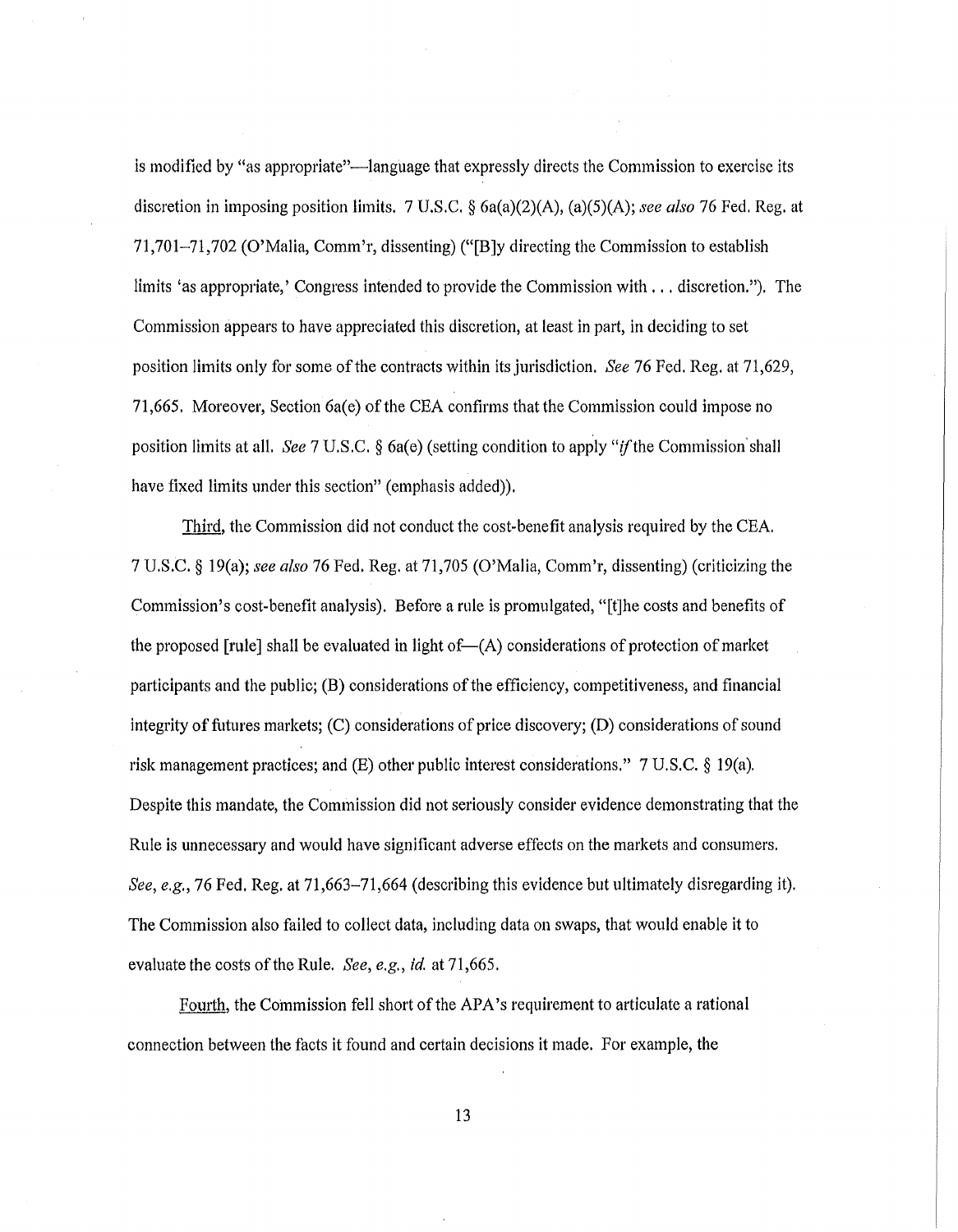Commission did not set forth a reasoned explanation for establishing a position limit of25% of deliverable supply for cash-settled contracts; for rejecting a broader measure of deliverable supply proposed by Petitioners; for declining to exempt traders from the aggregation rules when compliance with those rules might require them to violate state law or the law of foreign jurisdictions; nor for restricting legitimate, long-practiced hedging activity.

Fifth, the Commission did not sufficiently afford "interested persons an opportunity to participate in the rule making." 5 U.S.C. § 553(c). For example, without notice or adequate explanation, the Commission removed the owned non-financial entity exemption set forth in the notice ofproposed rulemaking. *See* 76 Fed. Reg. at 71,653-54; *see also id.* at 71,679 n.496. Moreover, the one-page discussion of the Rule's costs and benefits in the notice of proposed rulemaking did not fairly apprise members of the public of the empirical data and reasoning on which the Commission would rely. Therefore, the public had no reasonable opportunity to evaluate and critique the Commission's justification for the Rule. Nor did the notice of proposed rulemaking give any notice of the severability clause or provisions circumscribing the scope of the hedging exemptions. The public thus lacked a meaningful opportunity to evaluate and comment on these provisions and their effects on the Rule as a whole.

These serious concerns about the Position Limits Rule-voiced by the Commissioners and public alike—weigh heavily in favor of a stay, even if the Commission disagrees that Petitioners' challenge is likely to prevail. *See, e.g., Wash. Metro. Area Transit Comm 'n, 559* F.2d at 844 ("An order maintaining the status quo [a stay] is appropriate when a serious legal question is presented ... whether or not movant has shown a mathematical probability of success."). Thus, the interests of justice would be served by postponing the effective date of the Rule to determine whether the Commission correctly interpreted its statutory obligations.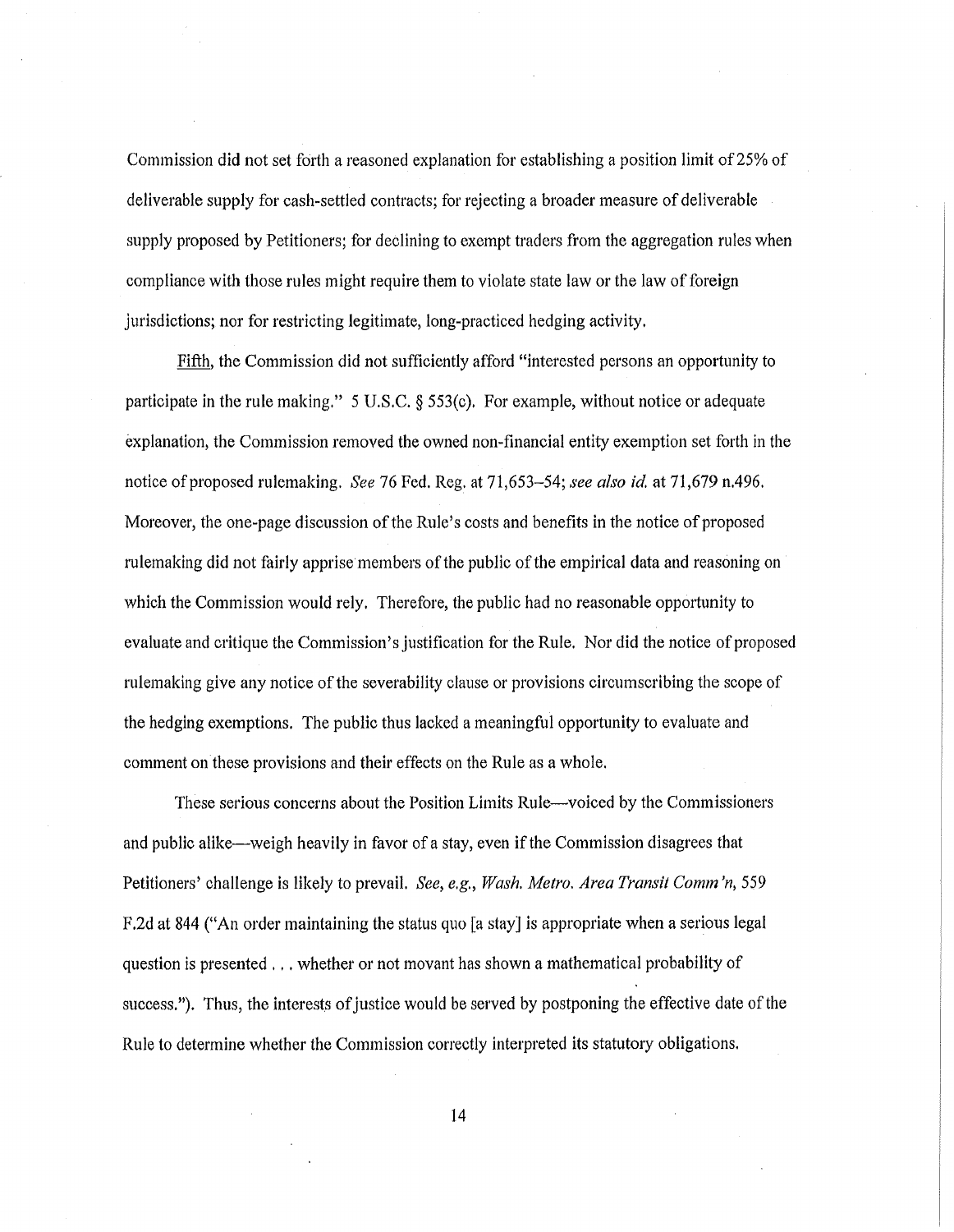### **CONCLUSION**

For the foregoing reasons, Petitioners request that the Commission grant their stay

motion.

Dated: December 12, 2011

Respectfully submitted,

 $\frac{Y\setminus q}{Miguel}$  A, Estrada be *5+rc.o\e.*<sup>7</sup>  $\alpha$ 

**Counsel** of Record Eugene Scalia Jason J. Mendro Nikesh Jindal John F. Bash GIBSON, DUNN & CRUTCHER LLP <sup>1050</sup> Connecticut Avenue, N.W.. Washington, D.C. 20036 Telephone: (202) 955-8500 . Facsimile: (202) 467-0539

*Counselfor Plaintifft/Petitioners*